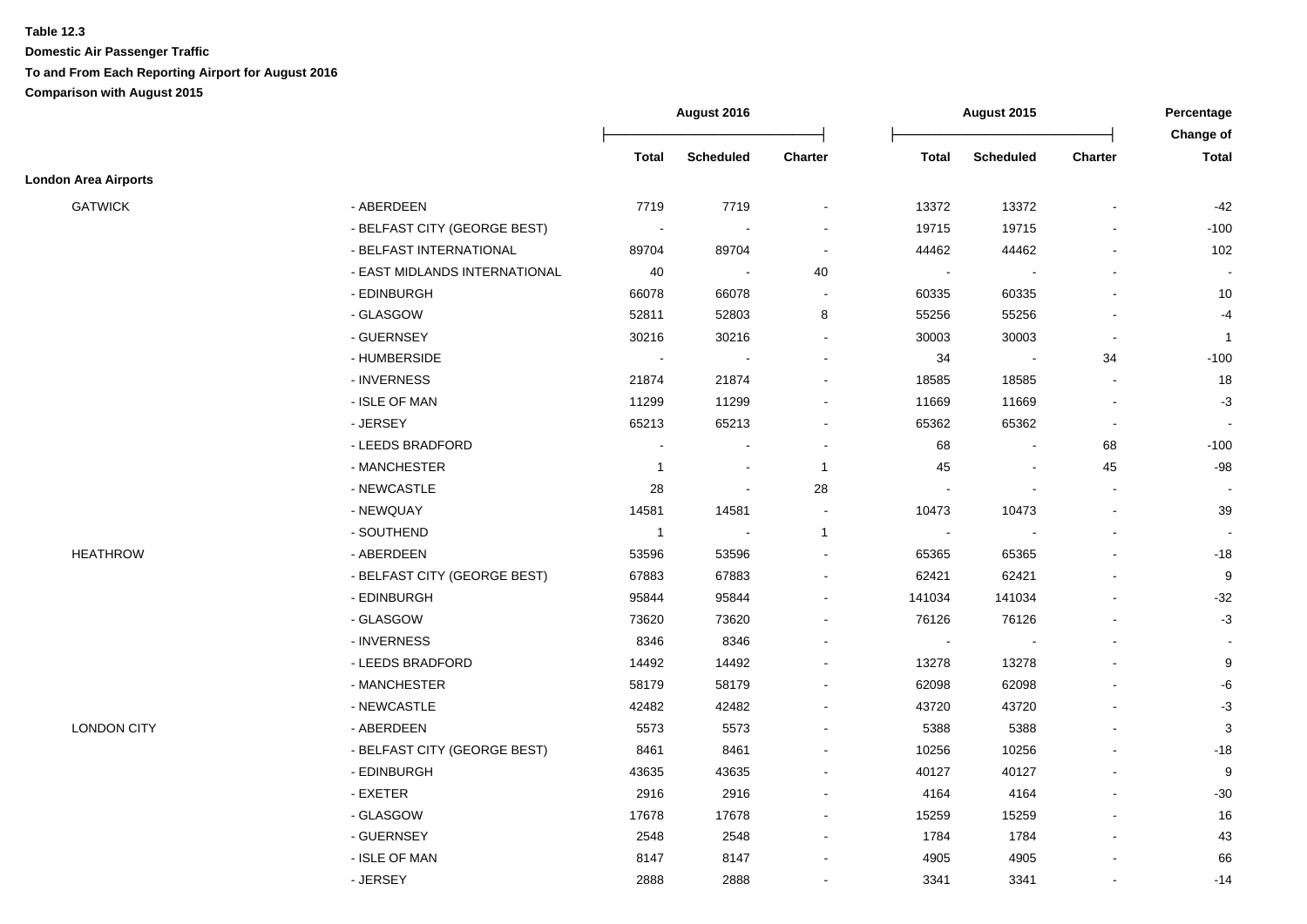|                                   |                               | <b>August 2016</b> |                  |                          |                          | <b>August 2015</b> |                          |                                  |
|-----------------------------------|-------------------------------|--------------------|------------------|--------------------------|--------------------------|--------------------|--------------------------|----------------------------------|
|                                   |                               | <b>Total</b>       | <b>Scheduled</b> | <b>Charter</b>           | <b>Total</b>             | <b>Scheduled</b>   | <b>Charter</b>           | <b>Change of</b><br><b>Total</b> |
| <b>LONDON CITY</b>                | - LIVERPOOL (JOHN LENNON)     | 43                 | $\sim$           | 43                       | $\blacksquare$           | $\blacksquare$     |                          |                                  |
| <b>LUTON</b>                      | - ABERDEEN                    | 6331               | 6331             | $\blacksquare$           | 5952                     | 5952               |                          | 6                                |
|                                   | - BELFAST INTERNATIONAL       | 30246              | 30246            | $\blacksquare$           | 29809                    | 29809              |                          | $\mathbf{1}$                     |
|                                   | - BRISTOL                     | $\blacksquare$     | $\sim$           | $\sim$                   | $\overline{4}$           |                    | $\overline{4}$           | $-100$                           |
|                                   | - DURHAM TEES VALLEY          | 33                 | $\blacksquare$   | 33                       | $\overline{\phantom{a}}$ |                    |                          |                                  |
|                                   | - EDINBURGH                   | 26444              | 26444            | $\blacksquare$           | 23840                    | 23818              | 22                       | 11                               |
|                                   | - GLASGOW                     | 18037              | 17991            | 46                       | 16908                    | 16908              |                          | $\overline{7}$                   |
|                                   | - INVERNESS                   | 14657              | 14657            |                          | 8601                     | 8601               |                          | 70                               |
|                                   | - JERSEY                      | 6039               | 6039             | $\overline{\phantom{a}}$ | $\overline{\phantom{a}}$ |                    |                          |                                  |
|                                   | - LIVERPOOL (JOHN LENNON)     | 44                 | $\sim$           | 44                       | 171                      |                    | 171                      | $-74$                            |
|                                   | - MANCHESTER                  | 35                 | $\blacksquare$   | 35                       | 69                       |                    | 69                       | $-49$                            |
|                                   | - NEWCASTLE                   | 40                 | $\sim$           | 40                       | 54                       |                    | 54                       | $-26$                            |
| SOUTHEND                          | - ABERDEEN                    | 46                 | 46               | $\overline{\phantom{a}}$ |                          |                    |                          | $\blacksquare$                   |
|                                   | - JERSEY                      | 4785               | 4785             |                          | 4773                     | 4773               |                          | $\blacksquare$                   |
| <b>STANSTED</b>                   | - BELFAST INTERNATIONAL       | 33661              | 33661            | $\overline{\phantom{a}}$ | 28368                    | 28368              |                          | 19                               |
|                                   | - CITY OF DERRY (EGLINTON)    | 10806              | 10806            |                          | 10826                    | 10826              |                          | $\blacksquare$                   |
|                                   | - DUNDEE                      | 1849               | 1849             |                          | 1804                     | 1804               |                          | $\sqrt{2}$                       |
|                                   | - EDINBURGH                   | 75602              | 75602            | $\blacksquare$           | 47224                    | 47224              |                          | 60                               |
|                                   | - GLASGOW                     | 59440              | 59440            | $\blacksquare$           | 43995                    | 43995              |                          | 35                               |
|                                   | - GUERNSEY                    | 4017               | 4017             | $\sim$                   | 4234                     | 4234               |                          | $-5$                             |
|                                   | - INVERNESS                   | 56                 | $\blacksquare$   | 56                       | $\blacksquare$           |                    |                          | $\sim$                           |
|                                   | - ISLE OF MAN                 |                    |                  |                          | 6070                     | 6070               |                          | $-100$                           |
|                                   | - NEWCASTLE                   |                    |                  |                          | 4543                     | 4543               |                          | $-100$                           |
|                                   | - NEWQUAY                     | 3763               | 3763             | $\blacksquare$           | 3511                     | 3511               | $\overline{\phantom{a}}$ | $\overline{7}$                   |
| <b>Total London Area Airports</b> |                               | 1161827            | 1161452          | 375                      | 1119401                  | 1118934            | 467                      | 4                                |
| <b>Other Reporting Airports</b>   |                               |                    |                  |                          |                          |                    |                          |                                  |
| ABERDEEN                          | - BELFAST CITY (GEORGE BEST)  | 4347               | 4347             | $\overline{\phantom{a}}$ | 3389                     | 3389               |                          | 28                               |
|                                   | - BELFAST INTERNATIONAL       | 207                | $\sim$           | 207                      | $\blacksquare$           |                    |                          | $\blacksquare$                   |
|                                   | - BIRMINGHAM                  | 12833              | 12833            | $\blacksquare$           | 10608                    | 10608              |                          | 21                               |
|                                   | - BRISTOL                     | 2002               | 2002             | $\overline{\phantom{a}}$ | 2090                     | 2090               |                          | $-4$                             |
|                                   | - CARDIFF WALES               | 564                | 564              |                          | 634                      | 634                |                          | $-11$                            |
|                                   | - DURHAM TEES VALLEY          | 1516               | 1516             |                          | 2005                     | 2005               |                          | $-24$                            |
|                                   | - EAST MIDLANDS INTERNATIONAL | 438                | 438              |                          | 1041                     | 1041               | $\ddot{\phantom{a}}$     | $-58$                            |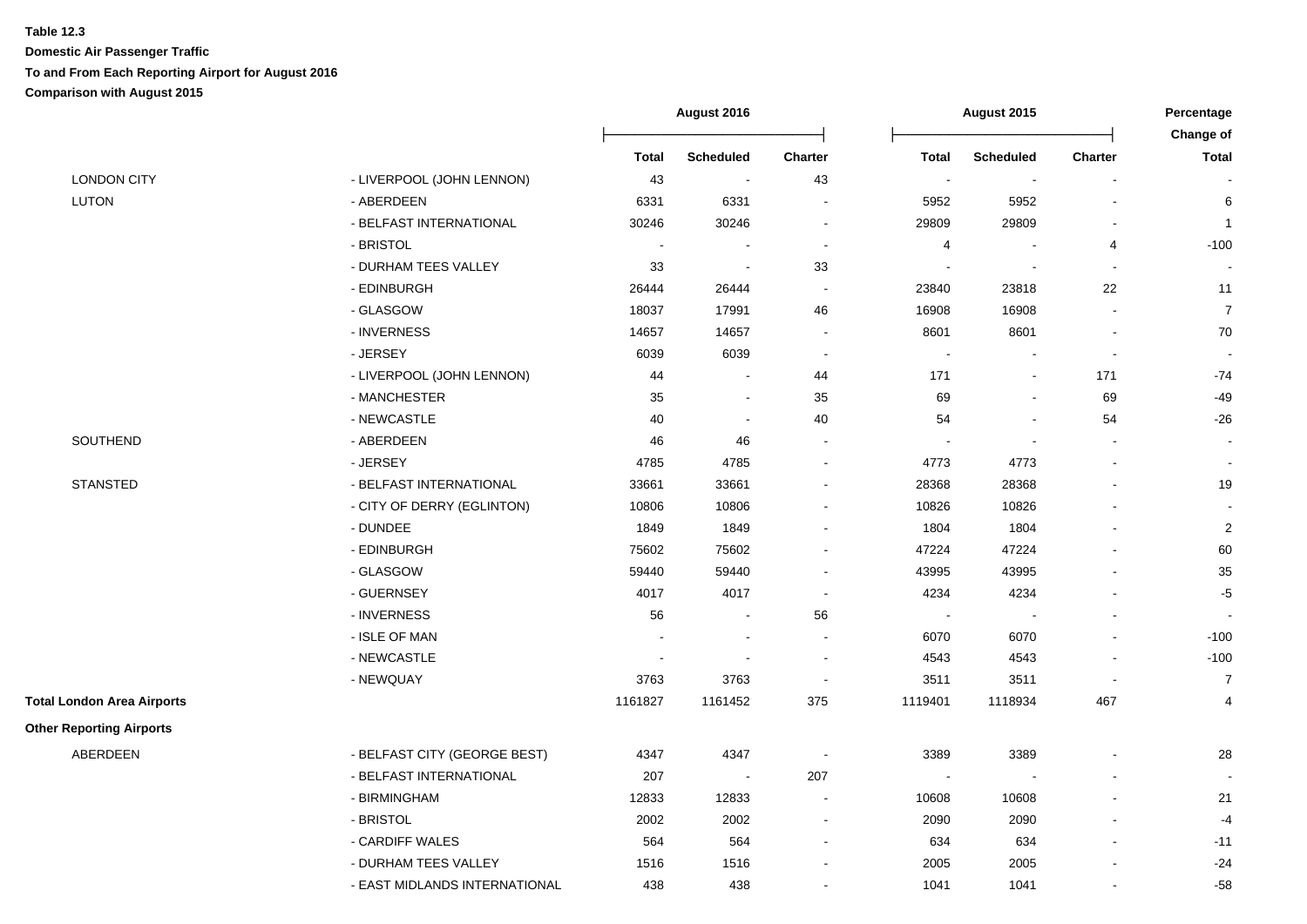|                                   |                               | August 2016  |                          |                          | August 2015              |                          |                          |                           |
|-----------------------------------|-------------------------------|--------------|--------------------------|--------------------------|--------------------------|--------------------------|--------------------------|---------------------------|
|                                   |                               | <b>Total</b> | <b>Scheduled</b>         | <b>Charter</b>           | <b>Total</b>             | <b>Scheduled</b>         | <b>Charter</b>           | Change of<br><b>Total</b> |
| ABERDEEN                          | - EDINBURGH                   | $\sim$       | $\sim$                   | $\sim$                   | 146                      | $\blacksquare$           | 146                      | $-100$                    |
|                                   | - GATWICK                     | 7779         | 7779                     | $\sim$                   | 13510                    | 13510                    | $\overline{\phantom{a}}$ | $-42$                     |
|                                   | - HEATHROW                    | 53753        | 53753                    | $\blacksquare$           | 65410                    | 65410                    |                          | $-18$                     |
|                                   | - HUMBERSIDE                  | 1996         | 1996                     |                          | 2277                     | 2277                     |                          | $-12$                     |
|                                   | - JERSEY                      | 501          | 501                      |                          | 685                      | 685                      |                          | $-27$                     |
|                                   | - KIRKWALL                    | 4518         | 4518                     |                          | 4607                     | 4607                     |                          | $-2$                      |
|                                   | - LEEDS BRADFORD              | 480          | 480                      |                          | 805                      | 805                      |                          | $-40$                     |
|                                   | - LONDON CITY                 | 5686         | 5686                     |                          | 5465                     | 5465                     |                          | $\overline{4}$            |
|                                   | - LUTON                       | 6309         | 6309                     |                          | 6011                     | 6011                     | $\blacksquare$           | $\mathbf 5$               |
|                                   | - MANCHESTER                  | 17007        | 17007                    | ۰                        | 16527                    | 16379                    | 148                      | $\mathsf 3$               |
|                                   | - NEWCASTLE                   | 804          | 804                      |                          | 1558                     | 1558                     | $\sim$                   | $-48$                     |
|                                   | - NEWQUAY                     | 441          | 441                      |                          | $\overline{\phantom{a}}$ | $\overline{\phantom{a}}$ | $\overline{\phantom{a}}$ |                           |
|                                   | - NORWICH                     | 3906         | 3906                     |                          | 4356                     | 4356                     |                          | $-10$                     |
|                                   | - SCATSTA                     | 7777         | 362                      | 7415                     | 11323                    | $\blacksquare$           | 11323                    | $-31$                     |
|                                   | - SOUTHAMPTON                 | 348          | 348                      |                          | 790                      | 790                      |                          | $-56$                     |
|                                   | - STORNOWAY                   | 469          | 469                      | $\overline{\phantom{a}}$ | 481                      | 481                      | $\overline{\phantom{a}}$ | $-2$                      |
|                                   | - SUMBURGH                    | 13027        | 11739                    | 1288                     | 15161                    | 7610                     | 7551                     | $-14$                     |
|                                   | - WICK JOHN O GROATS          | 621          | 621                      |                          | 882                      | 882                      |                          | $-30$                     |
| <b>ALDERNEY</b>                   | - GUERNSEY                    | 3972         | 3972                     |                          | 4220                     | 4220                     |                          | $\mbox{-}6$               |
|                                   | - SOUTHAMPTON                 | 3676         | 3676                     |                          | 3727                     | 3727                     |                          | $-1$                      |
| BARRA                             | - GLASGOW                     | 1334         | 1334                     |                          | 1410                     | 1410                     |                          | $-5$                      |
| <b>BELFAST CITY (GEORGE BEST)</b> | - ABERDEEN                    | 4298         | 4298                     |                          | 3345                     | 3345                     |                          | 28                        |
|                                   | - BIRMINGHAM                  | 24371        | 24371                    |                          | 24894                    | 24894                    |                          | $-2$                      |
|                                   | - BLACKPOOL                   | $\sim$       |                          |                          | 1172                     | 1172                     |                          | $-100$                    |
|                                   | - CARDIFF WALES               | 4357         | 4357                     |                          | 4325                     | 4325                     |                          | $\mathbf{1}$              |
|                                   | - EAST MIDLANDS INTERNATIONAL | 15081        | 15081                    | ۰                        | 15089                    | 15089                    |                          |                           |
|                                   | - EDINBURGH                   | 17284        | 17284                    | $\overline{\phantom{0}}$ | 13047                    | 13047                    |                          | $32\,$                    |
|                                   | - EXETER                      | 4333         | 4333                     | $\blacksquare$           | 3767                     | 3767                     |                          | 15                        |
|                                   | - GATWICK                     | $\sim$       | $\overline{\phantom{a}}$ | ۰                        | 19678                    | 19678                    |                          | $-100$                    |
|                                   | - GLASGOW                     | 17313        | 17313                    |                          | 14823                    | 14823                    |                          | 17                        |
|                                   | - HEATHROW                    | 67166        | 67166                    | $\blacksquare$           | 61743                    | 61743                    |                          | $\boldsymbol{9}$          |
|                                   | - INVERNESS                   | 3634         | 3634                     |                          | 2988                     | 2988                     |                          | 22                        |
|                                   | - ISLE OF MAN                 | 2328         | 2328                     |                          | 1168                     | 1168                     |                          | 99                        |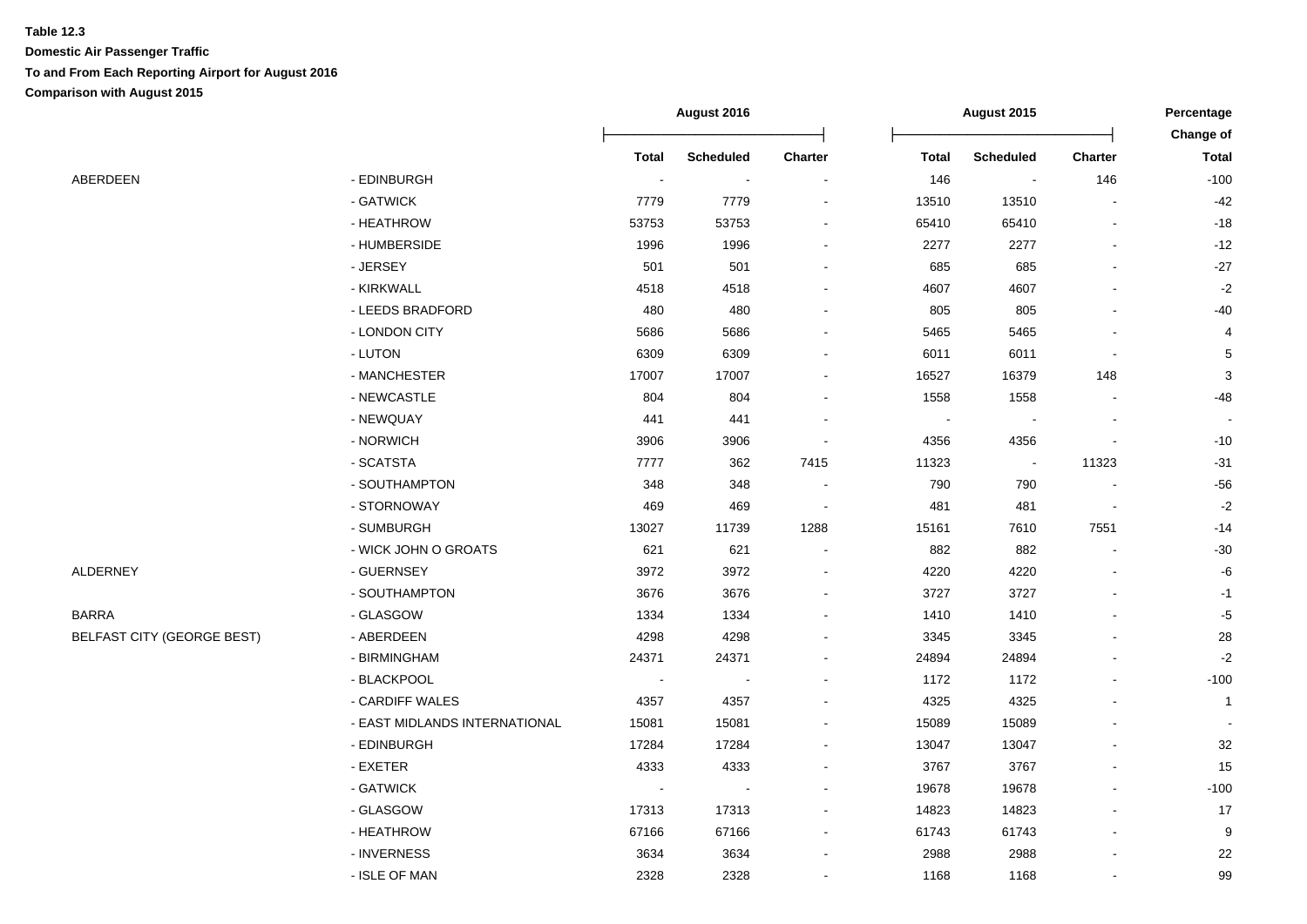|                                   |                              | August 2016  |                  |                | August 2015  |                  |                |                           |
|-----------------------------------|------------------------------|--------------|------------------|----------------|--------------|------------------|----------------|---------------------------|
|                                   |                              | <b>Total</b> | <b>Scheduled</b> | <b>Charter</b> | <b>Total</b> | <b>Scheduled</b> | <b>Charter</b> | Change of<br><b>Total</b> |
| <b>BELFAST CITY (GEORGE BEST)</b> | - LEEDS BRADFORD             | 16449        | 16449            |                | 14408        | 14408            |                | 14                        |
|                                   | - LIVERPOOL (JOHN LENNON)    | 14505        | 14505            |                | 10786        | 10786            |                | 34                        |
|                                   | - LONDON CITY                | 8449         | 8449             |                | 10207        | 10207            |                | $-17$                     |
|                                   | - MANCHESTER                 | 25040        | 25040            |                | 26419        | 26419            |                | $-5$                      |
|                                   | - NEWCASTLE                  |              |                  |                | 2922         | 2922             |                | $-100$                    |
|                                   | - NEWQUAY                    | 471          | 471              |                | 459          | 459              |                | 3                         |
|                                   | - SOUTHAMPTON                | 12285        | 12285            |                | 11525        | 11525            |                | $\overline{7}$            |
| BELFAST INTERNATIONAL             | - BIRMINGHAM                 | 15868        | 15868            |                | 11692        | 11692            |                | 36                        |
|                                   | - BRISTOL                    | 22454        | 22454            |                | 21689        | 21689            |                | $\overline{4}$            |
|                                   | - EDINBURGH                  | 24074        | 24074            |                | 23244        | 23244            |                | $\overline{4}$            |
|                                   | - GATWICK                    | 89651        | 89651            |                | 45146        | 45146            |                | 99                        |
|                                   | - GLASGOW                    | 23340        | 23340            |                | 23324        | 23324            |                |                           |
|                                   | - JERSEY                     | 4801         | 4801             |                | 3188         | 3188             |                | 51                        |
|                                   | - LIVERPOOL (JOHN LENNON)    | 39549        | 39549            |                | 38040        | 38040            |                | 4                         |
|                                   | - LUTON                      | 30355        | 30355            |                | 30141        | 30141            |                | $\mathbf{1}$              |
|                                   | - MANCHESTER                 | 21495        | 21495            |                | 18527        | 18527            |                | 16                        |
|                                   | - NEWCASTLE                  | 23723        | 23723            |                | 19016        | 19016            |                | 25                        |
|                                   | - STANSTED                   | 33690        | 33690            |                | 28468        | 28468            |                | 18                        |
| <b>BENBECULA</b>                  | - EDINBURGH                  | 22           | 22               |                |              |                  |                |                           |
|                                   | - GLASGOW                    | 2437         | 2437             |                | 2420         | 2420             |                | $\mathbf{1}$              |
|                                   | - STORNOWAY                  | 618          | 618              |                | 638          | 638              | $\blacksquare$ | $-3$                      |
| <b>BIGGIN HILL</b>                | - BIRMINGHAM                 |              |                  |                | 73           | $\blacksquare$   | 73             | $-100$                    |
| BIRMINGHAM                        | - ABERDEEN                   | 12762        | 12762            |                | 10536        | 10536            |                | 21                        |
|                                   | - BELFAST CITY (GEORGE BEST) | 24406        | 24406            |                | 24873        | 24873            |                | $-2$                      |
|                                   | - BELFAST INTERNATIONAL      | 15736        | 15736            |                | 11576        | 11576            |                | 36                        |
|                                   | - EDINBURGH                  | 23137        | 23137            |                | 22616        | 22616            |                | 2                         |
|                                   | - GLASGOW                    | 18978        | 18978            |                | 19211        | 19211            |                | $-1$                      |
|                                   | - GUERNSEY                   | 3081         | 3081             |                | 2793         | 2793             |                | 10                        |
|                                   | - INVERNESS                  | 3760         | 3760             |                | 4323         | 4323             |                | $-13$                     |
|                                   | - ISLE OF MAN                | 3876         | 3876             |                | 4484         | 4484             |                | $-14$                     |
|                                   | - JERSEY                     | 6774         | 6774             |                | 7987         | 7987             |                | $-15$                     |
|                                   | - NEWCASTLE                  |              |                  |                | 349          | 349              |                | $-100$                    |
|                                   | - NEWQUAY                    | 3759         | 3759             |                | 3949         | 3949             |                | $-5$                      |
|                                   |                              |              |                  |                |              |                  |                |                           |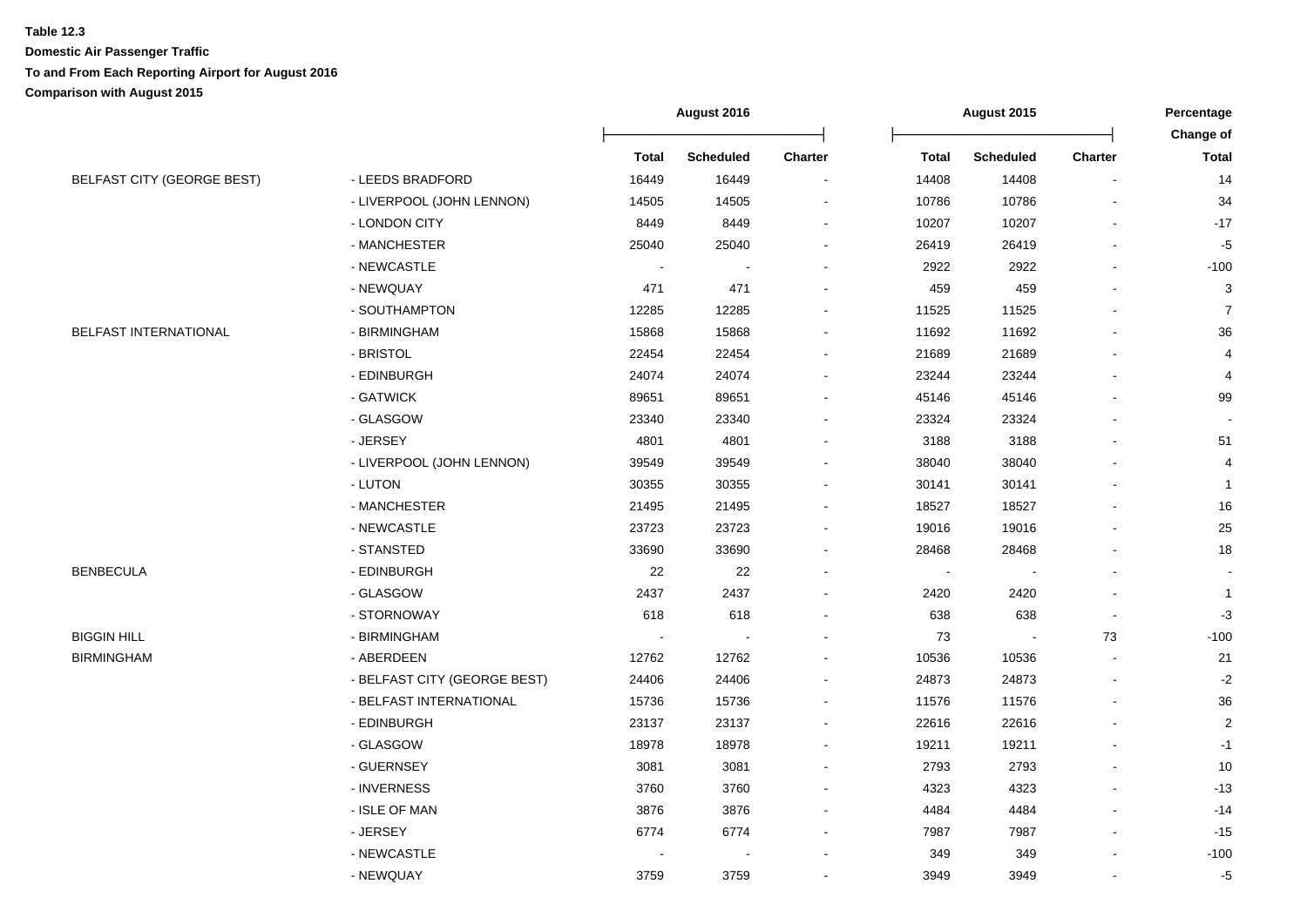|                    |                               | <b>August 2016</b> |                          |                          | August 2015              |                          |                          |                                  |
|--------------------|-------------------------------|--------------------|--------------------------|--------------------------|--------------------------|--------------------------|--------------------------|----------------------------------|
|                    |                               | <b>Total</b>       | <b>Scheduled</b>         | <b>Charter</b>           | <b>Total</b>             | <b>Scheduled</b>         | <b>Charter</b>           | <b>Change of</b><br><b>Total</b> |
| <b>BLACKPOOL</b>   | - ISLE OF MAN                 | 1611               | 1611                     | $\blacksquare$           | 1229                     | 1229                     | $\blacksquare$           | 31                               |
| <b>BOURNEMOUTH</b> | - BIRMINGHAM                  |                    |                          |                          | 67                       | $\blacksquare$           | 67                       | $-100$                           |
|                    | - DURHAM TEES VALLEY          |                    |                          |                          | 76                       | $\blacksquare$           | 76                       | $-100$                           |
|                    | - EAST MIDLANDS INTERNATIONAL |                    |                          |                          | 34                       | $\blacksquare$           | 34                       | $-100$                           |
|                    | - GLASGOW                     |                    |                          |                          | 4474                     | 4474                     | $\blacksquare$           | $-100$                           |
|                    | - GUERNSEY                    |                    |                          |                          | 85                       |                          | 85                       | $-100$                           |
|                    | - JERSEY                      |                    |                          | $\blacksquare$           | 3362                     | 3362                     | $\overline{\phantom{a}}$ | $-100$                           |
|                    | - LIVERPOOL (JOHN LENNON)     |                    |                          | $\blacksquare$           | 74                       | $\overline{\phantom{a}}$ | 74                       | $-100$                           |
|                    | - MANCHESTER                  | 207                | $\blacksquare$           | 207                      | 4250                     | 4188                     | 62                       | $-95$                            |
| <b>BRISTOL</b>     | - ABERDEEN                    | 1996               | 1996                     |                          | 2090                     | 2090                     |                          | $-4$                             |
|                    | - BELFAST INTERNATIONAL       | 22469              | 22469                    | $\blacksquare$           | 21919                    | 21919                    | $\blacksquare$           | 3                                |
|                    | - EDINBURGH                   | 33813              | 33813                    | $\overline{\phantom{a}}$ | 29248                    | 29248                    | $\blacksquare$           | 16                               |
|                    | - GLASGOW                     | 24349              | 24349                    | $\overline{\phantom{a}}$ | 20266                    | 20266                    | $\blacksquare$           | 20                               |
|                    | - GUERNSEY                    | 3589               | 3589                     | $\overline{\phantom{a}}$ | 3404                     | 3404                     | $\overline{\phantom{a}}$ | 5                                |
|                    | - HAWARDEN                    | 79                 | $\sim$                   | 79                       | 86                       | $\blacksquare$           | 86                       | -8                               |
|                    | - INVERNESS                   | 9696               | 9696                     |                          | 9314                     | 9314                     |                          | $\overline{a}$                   |
|                    | - ISLE OF MAN                 | 2355               | 2355                     |                          | 4207                     | 4207                     |                          | $-44$                            |
|                    | - JERSEY                      | 3337               | 3337                     |                          | 3354                     | 3354                     |                          | $-1$                             |
|                    | - NEWCASTLE                   | 13961              | 13961                    | $\blacksquare$           | 14992                    | 14992                    |                          | $-7$                             |
|                    | - NORWICH                     | 28                 | $\overline{a}$           | 28                       | $\overline{\phantom{a}}$ |                          |                          |                                  |
|                    | - SOUTHAMPTON                 | 29                 | $\overline{a}$           | 29                       | $\overline{\phantom{a}}$ |                          | $\sim$                   |                                  |
| CAMBRIDGE          | - JERSEY                      |                    | $\blacksquare$           | $\blacksquare$           | 486                      | $\blacksquare$           | 486                      | $-100$                           |
| CAMPBELTOWN        | - GLASGOW                     | 905                | 905                      | $\blacksquare$           | 949                      | 949                      | $\blacksquare$           | $-5$                             |
| CARDIFF WALES      | - ABERDEEN                    | 65                 | 65                       |                          | 78                       | 78                       |                          | $-17$                            |
|                    | - ANGLESEY (VALLEY)           | 688                | 688                      | $\blacksquare$           | 853                      | 853                      |                          | $-19$                            |
|                    | - BELFAST CITY (GEORGE BEST)  | 4404               | 4404                     | $\sim$                   | 4402                     | 4402                     |                          |                                  |
|                    | - EAST MIDLANDS INTERNATIONAL | 60                 | $\sim$                   | 60                       | $\overline{\phantom{a}}$ | $\blacksquare$           |                          |                                  |
|                    | - EDINBURGH                   | 9647               | 9647                     |                          | 6382                     | 6382                     |                          | 51                               |
|                    | - GLASGOW                     | 4328               | 4328                     | $\sim$                   | 2958                     | 2958                     |                          | 46                               |
|                    | - HUMBERSIDE                  | 78                 | $\overline{\phantom{a}}$ | 78                       |                          | $\overline{\phantom{a}}$ |                          |                                  |
|                    | - INVERNESS                   | 54                 | $\overline{\phantom{a}}$ | 54                       | $\overline{\phantom{a}}$ | $\overline{\phantom{a}}$ |                          |                                  |
|                    | - JERSEY                      | 2259               | 2259                     | $\overline{\phantom{a}}$ | 2118                     | 2118                     |                          | $\overline{7}$                   |
|                    | - LUTON                       | 68                 | $\overline{\phantom{a}}$ | 68                       |                          |                          |                          |                                  |
|                    |                               |                    |                          |                          |                          |                          |                          |                                  |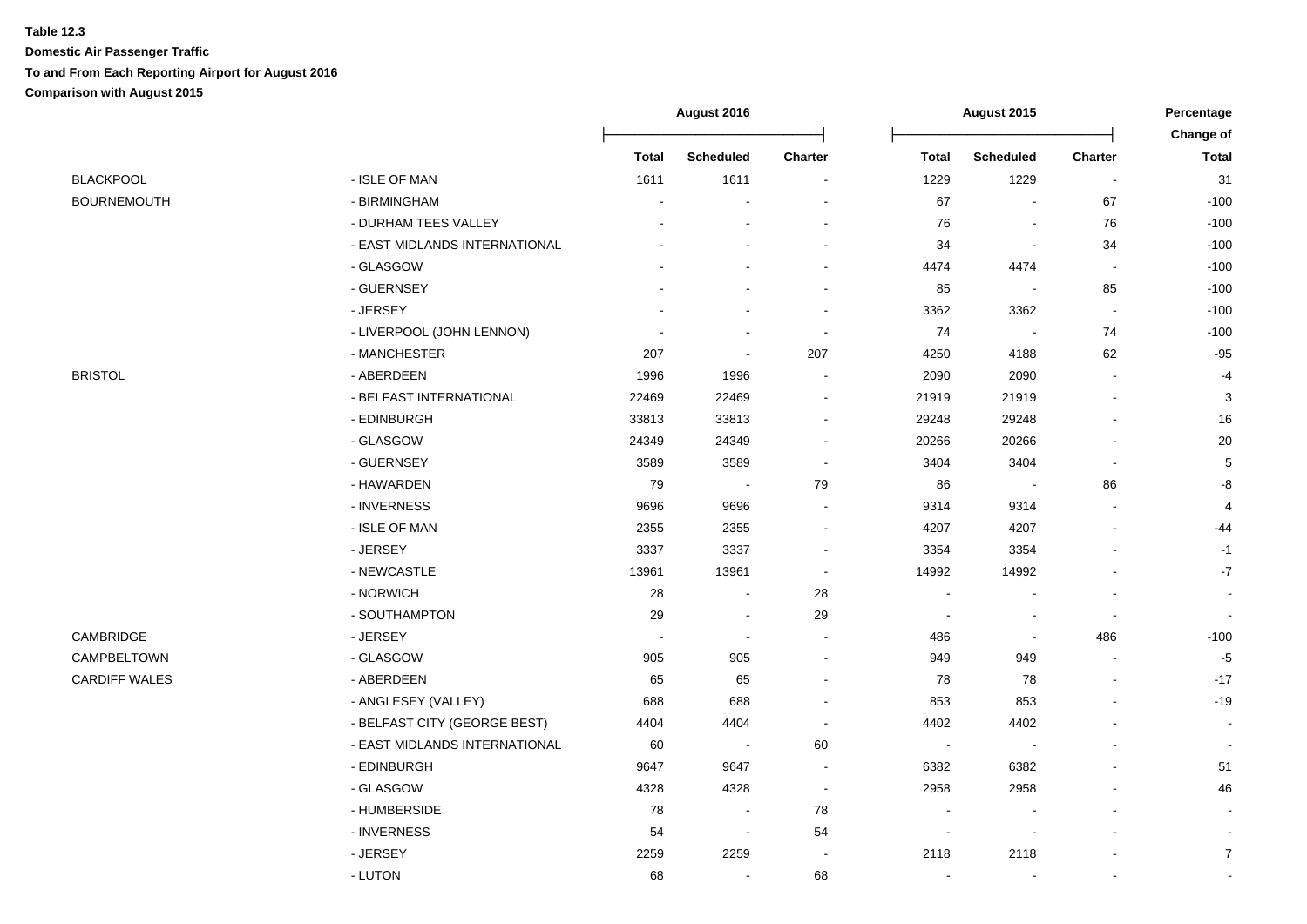|                             |                              | August 2016              |                  |         | August 2015              | Percentage               |                |                           |
|-----------------------------|------------------------------|--------------------------|------------------|---------|--------------------------|--------------------------|----------------|---------------------------|
|                             |                              | <b>Total</b>             | <b>Scheduled</b> | Charter | <b>Total</b>             | <b>Scheduled</b>         | Charter        | Change of<br><b>Total</b> |
| <b>CARDIFF WALES</b>        | - MANCHESTER                 | 85                       | $\blacksquare$   | 85      | 153                      | $\blacksquare$           | 153            | -44                       |
|                             | - NEWCASTLE                  | 829                      | 829              |         | 978                      | 823                      | 155            | $-15$                     |
| CITY OF DERRY (EGLINTON)    | - GLASGOW                    | 7445                     | 7445             |         | 7245                     | 7245                     |                | 3                         |
|                             | - LIVERPOOL (JOHN LENNON)    | 7568                     | 7568             |         | 7787                     | 7787                     |                | $-3$                      |
|                             | - STANSTED                   | 10808                    | 10808            |         | 10833                    | 10833                    |                |                           |
| DONCASTER SHEFFIELD         | - JERSEY                     | 5659                     | 5659             |         | 731                      | 731                      |                | 674                       |
|                             | - NEWQUAY                    | 2534                     | 2534             |         | $\blacksquare$           |                          |                |                           |
|                             | - SOUTHAMPTON                | 5                        | 5                |         | $\overline{\phantom{a}}$ |                          | $\blacksquare$ |                           |
| DUNDEE                      | - JERSEY                     |                          |                  |         | 473                      | $\blacksquare$           | 473            | $-100$                    |
|                             | - STANSTED                   | 1831                     | 1831             |         | 1782                     | 1782                     |                | 3                         |
| DURHAM TEES VALLEY          | - ABERDEEN                   | 1649                     | 1649             |         | 2002                     | 2002                     | $\sim$         | $-18$                     |
|                             | - BOURNEMOUTH                | $\overline{\phantom{a}}$ | $\sim$           |         | 75                       | $\overline{\phantom{a}}$ | 75             | $-100$                    |
|                             | - HUMBERSIDE                 | 20                       | $20\,$           |         | $\overline{\phantom{a}}$ | $\overline{\phantom{a}}$ | $\blacksquare$ | $\blacksquare$            |
|                             | - JERSEY                     | 474                      | 474              |         | 733                      | 733                      |                | $-35$                     |
|                             | - MANCHESTER                 | 73                       | 35               | 38      | $\overline{\phantom{a}}$ |                          |                |                           |
| EAST MIDLANDS INTERNATIONAL | - ABERDEEN                   | 431                      | 431              |         | 969                      | 969                      |                | $-56$                     |
|                             | - BELFAST CITY (GEORGE BEST) | 15067                    | 15067            |         | 15086                    | 15086                    |                |                           |
|                             | - BIRMINGHAM                 | 72                       | 72               |         | $\overline{\phantom{a}}$ |                          |                |                           |
|                             | - BOURNEMOUTH                | $\sim$                   |                  |         | 50                       | $\blacksquare$           | 50             | $-100$                    |
|                             | - EDINBURGH                  | 8728                     | 8728             |         | 8130                     | 8130                     | $\blacksquare$ | $\overline{7}$            |
|                             | - GATWICK                    | $32\,$                   | $\sim$           | 32      | $\overline{\phantom{a}}$ | $\overline{\phantom{a}}$ |                |                           |
|                             | - GLASGOW                    | 10225                    | 10225            |         | 7717                     | 7717                     |                | 32                        |
|                             | - GUERNSEY                   | 4110                     | 4110             |         | 4907                     | 4907                     |                | $-16$                     |
|                             | - JERSEY                     | 3700                     | 3700             |         | 4141                     | 4141                     |                | $-11$                     |
|                             | - NEWCASTLE                  | $\sim$                   | $\blacksquare$   |         | 34                       | $\sim$                   | 34             | $-100$                    |
| EDINBURGH                   | - ABERDEEN                   | $\overline{\phantom{a}}$ |                  |         | 147                      | $\blacksquare$           | 147            | $-100$                    |
|                             | - BELFAST CITY (GEORGE BEST) | 17348                    | 17348            |         | 13153                    | 13153                    |                | 32                        |
|                             | - BELFAST INTERNATIONAL      | 23825                    | 23825            |         | 23209                    | 23209                    |                | 3                         |
|                             | - BENBECULA                  | 22                       | 22               |         | $\overline{\phantom{a}}$ |                          |                |                           |
|                             | - BIRMINGHAM                 | 23154                    | 23154            |         | 22652                    | 22652                    |                | $\overline{2}$            |
|                             | - BRISTOL                    | 33867                    | 33867            |         | 29195                    | 29195                    |                | 16                        |
|                             | - CARDIFF WALES              | 9586                     | 9586             |         | 6305                     | 6305                     |                | 52                        |
|                             | - DUNDEE                     | 14                       | 14               |         |                          |                          |                |                           |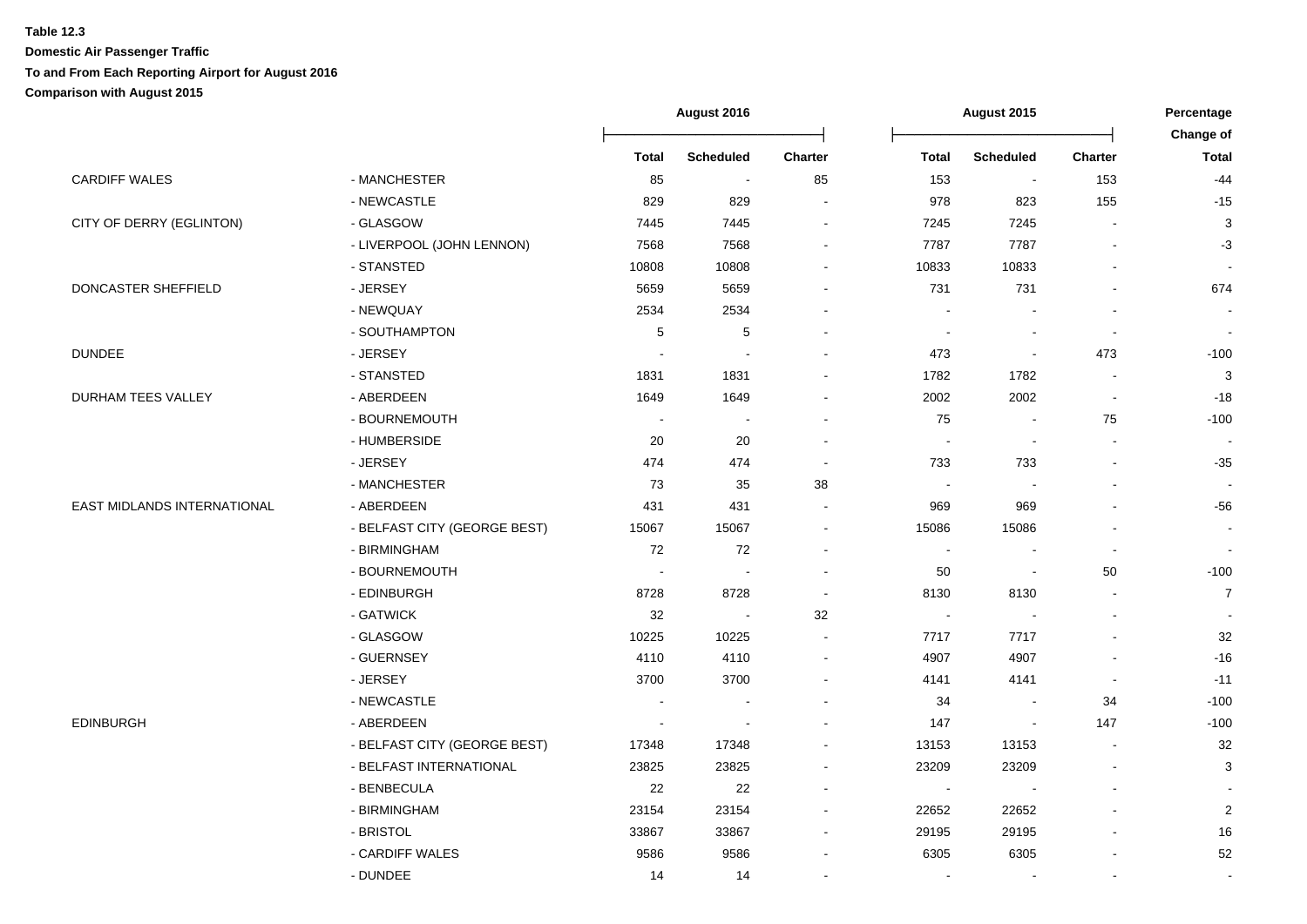|               |                               | August 2016  |                          |                          | August 2015  | Percentage<br>Change of |                          |                |
|---------------|-------------------------------|--------------|--------------------------|--------------------------|--------------|-------------------------|--------------------------|----------------|
|               |                               | <b>Total</b> | <b>Scheduled</b>         | <b>Charter</b>           | <b>Total</b> | <b>Scheduled</b>        | <b>Charter</b>           | <b>Total</b>   |
| EDINBURGH     | - EAST MIDLANDS INTERNATIONAL | 8816         | 8816                     | $\overline{\phantom{a}}$ | 8124         | 8124                    |                          | 9              |
|               | - EXETER                      | 4286         | 4286                     |                          | 4548         | 4548                    |                          | -6             |
|               | - GATWICK                     | 66252        | 66252                    | $\overline{a}$           | 60497        | 60497                   |                          | $10$           |
|               | - HEATHROW                    | 95375        | 95375                    |                          | 141041       | 141041                  |                          | $-32$          |
|               | - JERSEY                      | 1973         | 1973                     |                          | 2366         | 2366                    |                          | $-17$          |
|               | - KIRKWALL                    | 4701         | 4701                     |                          | 4388         | 4388                    |                          | $\overline{7}$ |
|               | - LIVERPOOL (JOHN LENNON)     | 1734         | 1734                     |                          |              |                         |                          |                |
|               | - LONDON CITY                 | 43587        | 43587                    | $\overline{\phantom{a}}$ | 40261        | 40261                   |                          | 8              |
|               | - LUTON                       | 26418        | 26418                    | $\overline{\phantom{a}}$ | 23936        | 23936                   |                          | 10             |
|               | - MANCHESTER                  | 8729         | 8729                     |                          | 9806         | 9806                    |                          | $-11$          |
|               | - NEWQUAY                     | 626          | 626                      |                          | 699          | 699                     |                          | $-10$          |
|               | - NORWICH                     | 2525         | 2525                     | $\blacksquare$           | 2998         | 2998                    |                          | $-16$          |
|               | - SOUTHAMPTON                 | 19295        | 19295                    |                          | 18222        | 18222                   |                          | 6              |
|               | - STANSTED                    | 75593        | 75593                    |                          | 47217        | 47217                   |                          | 60             |
|               | - STORNOWAY                   | 1950         | 1950                     |                          | 1851         | 1851                    |                          | $\,$ 5 $\,$    |
|               | - SUMBURGH                    | 4103         | 4103                     |                          | 4264         | 4264                    |                          | -4             |
|               | - WICK JOHN O GROATS          | 943          | 943                      |                          | 893          | 893                     |                          | $\,6\,$        |
| <b>EXETER</b> | - BELFAST CITY (GEORGE BEST)  | 4497         | 4497                     |                          | 3839         | 3839                    |                          | 17             |
|               | - EDINBURGH                   | 4308         | 4308                     |                          | 4577         | 4577                    |                          | -6             |
|               | - GATWICK                     | 94           | 94                       |                          | 111          | $\blacksquare$          | 111                      | $-15$          |
|               | - GLASGOW                     | 3688         | 3688                     |                          |              | $\blacksquare$          | $\blacksquare$           |                |
|               | - GUERNSEY                    | 3082         | 3082                     | $\sim$                   | 2586         | 2586                    | $\mathbf{r}$             | 19             |
|               | - HUMBERSIDE                  | 61           | $\overline{\phantom{a}}$ | 61                       |              |                         |                          |                |
|               | - ISLES OF SCILLY (ST.MARYS)  | 2704         | 2704                     |                          | 2566         | 2566                    |                          | $\,$ 5 $\,$    |
|               | - JERSEY                      | 4310         | 4310                     |                          | 3762         | 3762                    |                          | 15             |
|               | - LONDON CITY                 | 2915         | 2915                     |                          | 4197         | 4197                    |                          | $-31$          |
|               | - MANCHESTER                  | 10377        | 10377                    | $\blacksquare$           | 11275        | 11275                   |                          | -8             |
|               | - NEWCASTLE                   | 4316         | 4316                     | $\blacksquare$           | 3613         | 3613                    |                          | 19             |
|               | - NEWQUAY                     | 94           | 94                       |                          |              |                         |                          |                |
|               | - NORWICH                     | 3342         | 3342                     |                          | 55           | $\blacksquare$          | 55                       | 5976           |
| GLASGOW       | - BARRA                       | 1360         | 1360                     | $\blacksquare$           | 1484         | 1484                    | $\overline{a}$           | -8             |
|               | - BELFAST CITY (GEORGE BEST)  | 17411        | 17411                    |                          | 14946        | 14946                   |                          | 16             |
|               | - BELFAST INTERNATIONAL       | 23346        | 23346                    | ٠                        | 23327        | 23327                   | $\overline{\phantom{a}}$ | $\sim$         |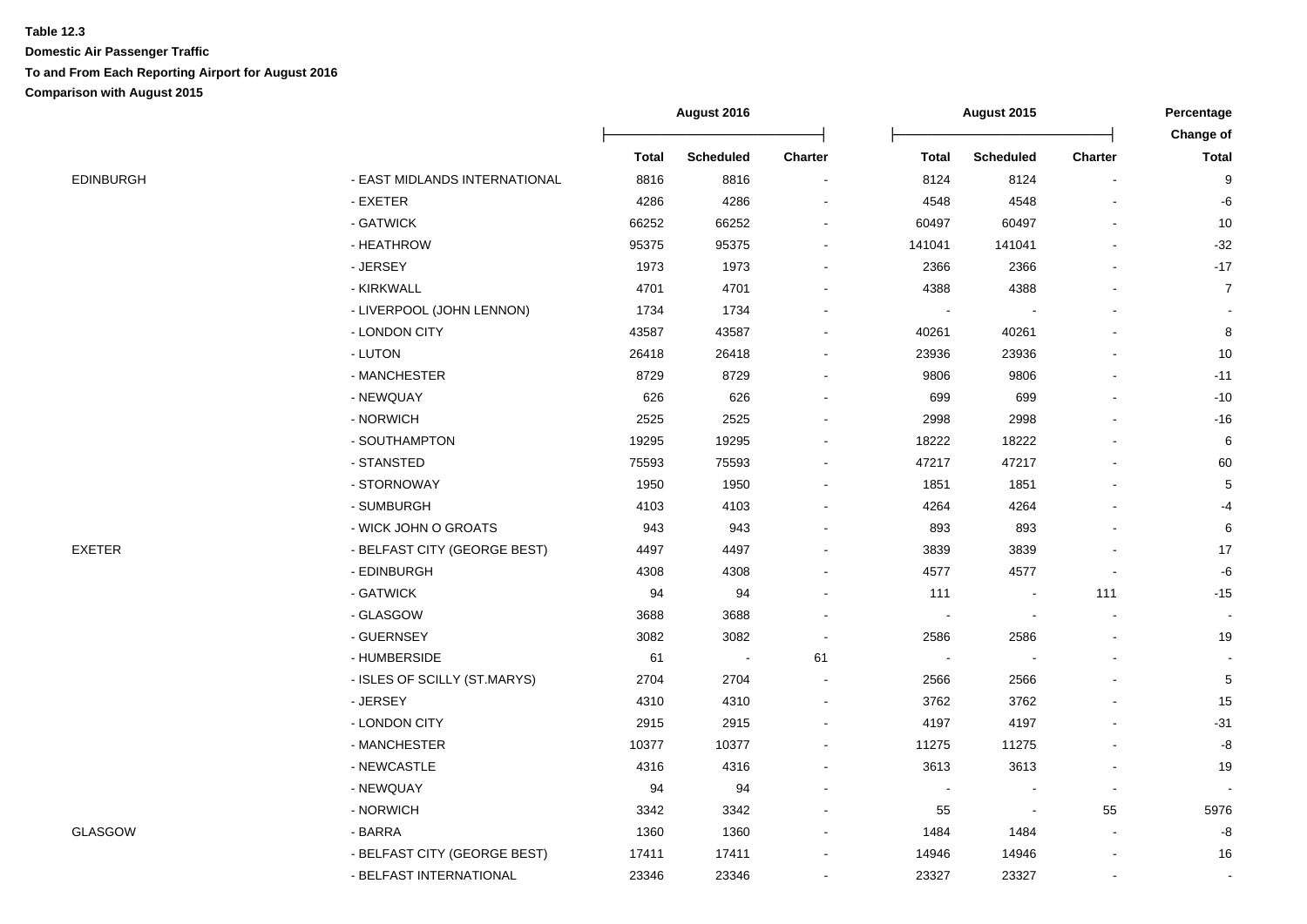|                        |                               | August 2016  |                  | August 2015    |              |                  | Percentage<br>Change of |                           |
|------------------------|-------------------------------|--------------|------------------|----------------|--------------|------------------|-------------------------|---------------------------|
|                        |                               | <b>Total</b> | <b>Scheduled</b> | Charter        | <b>Total</b> | <b>Scheduled</b> | Charter                 | <b>Total</b>              |
| GLASGOW                | - BENBECULA                   | 2461         | 2461             | $\sim$         | 2402         | 2402             |                         | $\overline{\mathbf{c}}$   |
|                        | - BIRMINGHAM                  | 19239        | 19239            |                | 19194        | 19194            |                         |                           |
|                        | - BOURNEMOUTH                 |              |                  |                | 4588         | 4588             |                         | $-100$                    |
|                        | - BRISTOL                     | 24345        | 24345            |                | 20258        | 20258            |                         | 20                        |
|                        | - CAMPBELTOWN                 | 944          | 944              |                | 949          | 949              |                         | $-1$                      |
|                        | - CARDIFF WALES               | 4359         | 4329             | 30             | 2997         | 2997             |                         | 45                        |
|                        | - CITY OF DERRY (EGLINTON)    | 7452         | 7452             |                | 7230         | 7230             |                         | $\ensuremath{\mathsf{3}}$ |
|                        | - EAST MIDLANDS INTERNATIONAL | 10140        | 10140            | $\blacksquare$ | 7776         | 7776             |                         | 30                        |
|                        | - EDINBURGH                   | 69           | 69               |                |              |                  |                         |                           |
|                        | - EXETER                      | 3613         | 3613             |                |              |                  |                         |                           |
|                        | - GATWICK                     | 53009        | 53009            |                | 55408        | 55408            |                         | -4                        |
|                        | - HEATHROW                    | 73543        | 73543            |                | 76128        | 76128            |                         | $-3$                      |
|                        | - ISLAY                       | 2794         | 2794             |                | 2935         | 2935             |                         | $-5$                      |
|                        | - ISLE OF MAN                 | 1089         | 1089             |                | 1051         | 1051             |                         | $\overline{4}$            |
|                        | - JERSEY                      | 6072         | 6072             |                | 4206         | 4206             |                         | 44                        |
|                        | - KIRKWALL                    | 1678         | 1678             |                | 1537         | 1537             |                         | 9                         |
|                        | - LEEDS BRADFORD              | 533          | 533              |                | 554          | 554              |                         | -4                        |
|                        | - LONDON CITY                 | 17653        | 17653            |                | 15324        | 15324            |                         | 15                        |
|                        | - LUTON                       | 18038        | 18038            |                | 16998        | 16998            |                         | 6                         |
|                        | - MANCHESTER                  | 3104         | 3104             |                | 3575         | 3575             |                         | $-13$                     |
|                        | - NEWQUAY                     | 481          | 481              |                |              |                  |                         |                           |
|                        | - SOUTHAMPTON                 | 16831        | 16831            |                | 14063        | 14063            |                         | 20                        |
|                        | - STANSTED                    | 59541        | 59541            |                | 44017        | 44017            |                         | 35                        |
|                        | - STORNOWAY                   | 6457         | 6457             |                | 5596         | 5596             |                         | 15                        |
|                        | - SUMBURGH                    | 2688         | 2688             |                | 2696         | 2696             |                         |                           |
|                        | $-$ TIREE                     | 1115         | 1115             |                | 1172         | 1172             |                         | $-5$                      |
| <b>GLOUCESTERSHIRE</b> | - ISLE OF MAN                 | 1191         | 1191             |                | 959          | 959              |                         | 24                        |
|                        | - JERSEY                      | 116          | 116              |                | 134          | 134              |                         | $-13$                     |
| GUERNSEY               | - ALDERNEY                    | 3988         | 3988             |                | 4216         | 4216             |                         | $-5$                      |
|                        | - BIRMINGHAM                  | 2976         | 2976             |                | 2889         | 2889             |                         | 3                         |
|                        | - BOURNEMOUTH                 |              |                  |                | 85           |                  | 85                      | $-100$                    |
|                        | - BRISTOL                     | 3351         | 3351             |                | 3413         | 3413             |                         | $-2$                      |
|                        | - EAST MIDLANDS INTERNATIONAL | 4218         | 4218             |                | 4961         | 4961             |                         | $-15$                     |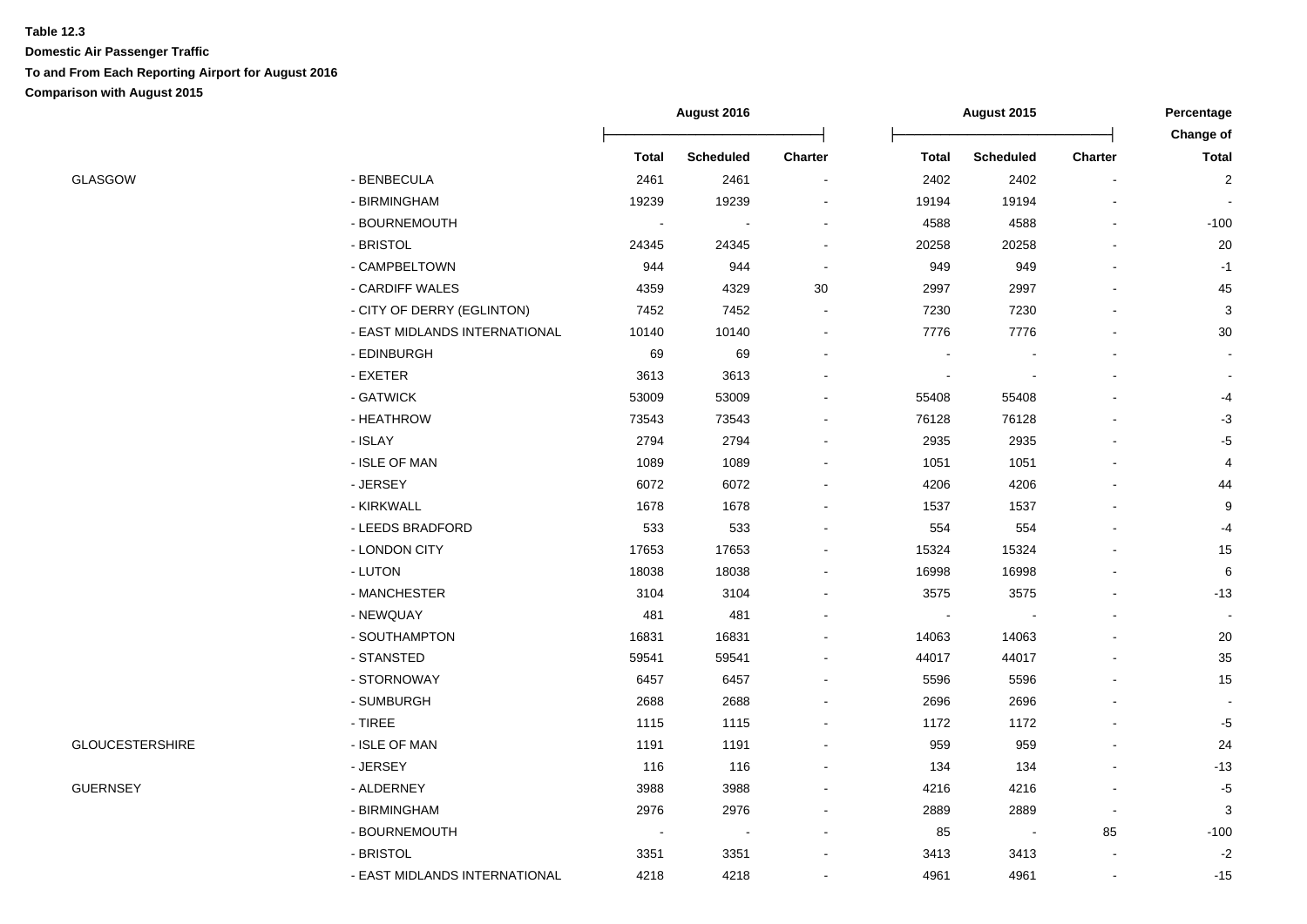|                   |                               | August 2016              |                  |                | August 2015              | Percentage       |                          |                           |
|-------------------|-------------------------------|--------------------------|------------------|----------------|--------------------------|------------------|--------------------------|---------------------------|
|                   |                               | <b>Total</b>             | <b>Scheduled</b> | <b>Charter</b> | <b>Total</b>             | <b>Scheduled</b> | Charter                  | Change of<br><b>Total</b> |
| <b>GUERNSEY</b>   | $-$ EXETER                    | 2938                     | 2938             |                | 2509                     | 2509             | $\blacksquare$           | 17                        |
|                   | - GATWICK                     | 30277                    | 30277            |                | 30525                    | 30525            |                          | $-1$                      |
|                   | - JERSEY                      | 8222                     | 8222             |                | 9144                     | 9144             |                          | $-10$                     |
|                   | - LEEDS BRADFORD              | 1607                     | 1607             |                | $\overline{\phantom{a}}$ |                  |                          |                           |
|                   | - LONDON CITY                 | 2541                     | 2541             |                | 1781                     | 1781             |                          | 43                        |
|                   | - MANCHESTER                  | 7648                     | 7648             |                | 8510                     | 8510             |                          | $-10$                     |
|                   | - NORWICH                     | 228                      | 228              |                | 153                      | 153              |                          | 49                        |
|                   | - SOUTHAMPTON                 | 13389                    | 13389            | $\sim$         | 13399                    | 13399            |                          |                           |
|                   | - STANSTED                    | 4008                     | 4005             | 3              | 4233                     | 4233             |                          | $-5$                      |
| <b>HUMBERSIDE</b> | - ABERDEEN                    | 1919                     | 1919             | $\sim$         | 2461                     | 2461             |                          | $-22$                     |
|                   | - BRISTOL                     | 31                       | $\sim$           | 31             | $\overline{\phantom{a}}$ |                  |                          |                           |
|                   | - CARDIFF WALES               | ${\bf 78}$               | $38\,$           | $40\,$         | $\blacksquare$           | $\blacksquare$   | $\overline{\phantom{a}}$ | $\sim$                    |
|                   | - EAST MIDLANDS INTERNATIONAL | $\sim$                   | $\sim$           | $\sim$         | 17                       | 17               | $\blacksquare$           | $-100$                    |
|                   | - EXETER                      | 61                       | $\blacksquare$   | 61             | $\blacksquare$           | $\blacksquare$   | $\blacksquare$           |                           |
|                   | - GATWICK                     | $\overline{\phantom{a}}$ | $\sim$           | $\sim$         | 37                       | $\blacksquare$   | 37                       | $-100$                    |
|                   | - JERSEY                      | 445                      | $\blacksquare$   | 445            | 634                      | 634              | $\blacksquare$           | $-30$                     |
|                   | - LEEDS BRADFORD              | 12                       | 12               |                | $\blacksquare$           |                  |                          |                           |
|                   | - LONDON CITY                 | $38\,$                   | $\sim$           | 38             |                          |                  |                          |                           |
|                   | - NEWCASTLE                   | 35                       | 35               |                | $\sim$                   |                  |                          |                           |
| <b>INVERNESS</b>  | - BELFAST CITY (GEORGE BEST)  | 3665                     | 3665             |                | 3014                     | 3014             |                          | 22                        |
|                   | - BENBECULA                   | $\overline{\phantom{a}}$ |                  |                | 438                      | 438              |                          | $-100$                    |
|                   | - BIRMINGHAM                  | 3759                     | 3759             |                | 4355                     | 4355             |                          | $-14$                     |
|                   | - BRISTOL                     | 9668                     | 9668             |                | 9310                     | 9310             |                          | 4                         |
|                   | - EDINBURGH                   |                          |                  |                | 15                       | 15               |                          | $-100$                    |
|                   | - GATWICK                     | 22094                    | 22094            |                | 18811                    | 18811            |                          | 17                        |
|                   | - GLASGOW                     | 19                       | 19               |                | $\overline{\phantom{a}}$ |                  |                          |                           |
|                   | - HEATHROW                    | 8229                     | 8229             |                | $\blacksquare$           |                  |                          | $\sim$                    |
|                   | - JERSEY                      | 455                      | 455              |                | 664                      | 664              |                          | $-31$                     |
|                   | - KIRKWALL                    | 1625                     | 1625             |                | 1632                     | 1632             |                          |                           |
|                   | $-LUTON$                      | 14753                    | 14753            |                | 8738                     | 8738             |                          | 69                        |
|                   | - MANCHESTER                  | 6262                     | 6262             |                | 7043                     | 7043             |                          | $-11$                     |
|                   | - STORNOWAY                   | 2767                     | 2767             |                | 2244                     | 2098             | 146                      | 23                        |
|                   | - SUMBURGH                    | 296                      | 296              |                | 358                      | 358              |                          | $-17$                     |
|                   |                               |                          |                  |                |                          |                  |                          |                           |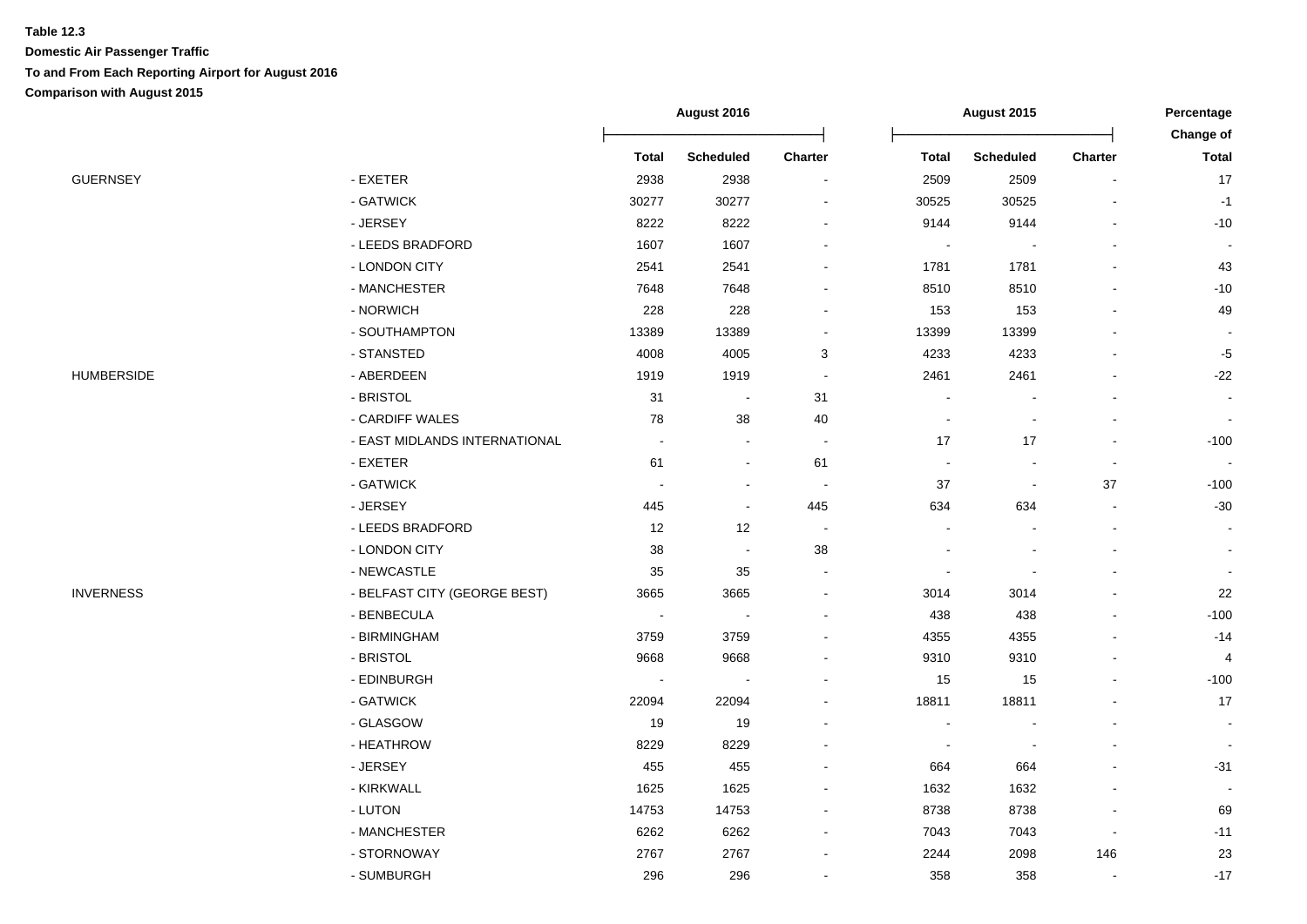|                    |                               | August 2016              |                          |                      | August 2015  |                  |                          |                           |
|--------------------|-------------------------------|--------------------------|--------------------------|----------------------|--------------|------------------|--------------------------|---------------------------|
|                    |                               | <b>Total</b>             | <b>Scheduled</b>         | Charter              | <b>Total</b> | <b>Scheduled</b> | <b>Charter</b>           | Change of<br><b>Total</b> |
| <b>ISLAY</b>       | - GLASGOW                     | 2713                     | 2713                     | $\ddot{\phantom{a}}$ | 2916         | 2916             |                          | $-7$                      |
| <b>ISLE OF MAN</b> | - BELFAST CITY (GEORGE BEST)  | 2238                     | 2238                     |                      | 2200         | 2200             |                          | $\overline{2}$            |
|                    | - BIRMINGHAM                  | 3868                     | 3868                     |                      | 4533         | 4533             |                          | $-15$                     |
|                    | - BLACKPOOL                   | 1522                     | 1522                     |                      | 1123         | 1123             |                          | 36                        |
|                    | - BRISTOL                     | 2353                     | 2353                     |                      | 4174         | 4174             |                          | $-44$                     |
|                    | - GATWICK                     | 11408                    | 11408                    |                      | 11644        | 11644            |                          | $-2$                      |
|                    | - GLASGOW                     | 1095                     | 1095                     |                      | 1056         | 1056             |                          | $\overline{4}$            |
|                    | - GLOUCESTERSHIRE             | 1198                     | 1198                     |                      | 963          | 963              | $\blacksquare$           | 24                        |
|                    | - LEEDS BRADFORD              | $\blacksquare$           | $\sim$                   |                      | 146          |                  | 146                      | $-100$                    |
|                    | - LIVERPOOL (JOHN LENNON)     | 18262                    | 18262                    |                      | 16619        | 16619            | $\overline{\phantom{a}}$ | 10                        |
|                    | - LONDON CITY                 | 8173                     | 8173                     |                      | 4933         | 4933             | $\overline{a}$           | 66                        |
|                    | - MANCHESTER                  | 15657                    | 15657                    |                      | 14371        | 14371            |                          | 9                         |
|                    | - NEWCASTLE                   | 402                      | 402                      |                      | 463          | 463              |                          | $-13$                     |
|                    | - STANSTED                    | $\overline{\phantom{a}}$ |                          |                      | 6088         | 6088             |                          | $-100$                    |
| JERSEY             | - ABERDEEN                    | 501                      | 501                      |                      | 643          | 643              |                          | $-22$                     |
|                    | - BELFAST INTERNATIONAL       | 4757                     | 4757                     |                      | 3122         | 3122             |                          | 52                        |
|                    | - BIRMINGHAM                  | 8205                     | 8205                     |                      | 8466         | 8466             |                          | $-3$                      |
|                    | - BOURNEMOUTH                 | $\overline{\phantom{a}}$ | $\overline{\phantom{a}}$ |                      | 3391         | 3391             |                          | $-100$                    |
|                    | - BRISTOL                     | 3301                     | 3301                     |                      | 3320         | 3320             |                          | $-1$                      |
|                    | - CAMBRIDGE                   | $\blacksquare$           | $\blacksquare$           |                      | 480          | 480              | $\overline{a}$           | $-100$                    |
|                    | - CARDIFF WALES               | 2236                     | 2236                     |                      | 2118         | 2118             |                          | 6                         |
|                    | - DONCASTER SHEFFIELD         | 5262                     | 5262                     |                      | 745          | 745              |                          | 606                       |
|                    | - DUNDEE                      | 347                      | 347                      |                      | 474          | 474              |                          | $-27$                     |
|                    | - DURHAM TEES VALLEY          | 474                      | 474                      |                      | 752          | 752              |                          | $-37$                     |
|                    | - EAST MIDLANDS INTERNATIONAL | 3710                     | 3710                     |                      | 4125         | 4125             |                          | $-10$                     |
|                    | - EDINBURGH                   | 1923                     | 1923                     |                      | 2372         | 2372             |                          | $-19$                     |
|                    | - EXETER                      | 4716                     | 4716                     |                      | 4004         | 4004             |                          | 18                        |
|                    | - GATWICK                     | 64488                    | 64488                    |                      | 64896        | 64896            |                          | $-1$                      |
|                    | - GLASGOW                     | 6005                     | 6005                     | $\blacksquare$       | 4137         | 4137             | $\overline{a}$           | 45                        |
|                    | - GLOUCESTERSHIRE             | 123                      | 123                      | $\sim$               | 140          | 140              | L.                       | $-12$                     |
|                    | - GUERNSEY                    | 7346                     | 7346                     |                      | 8724         | 8724             | $\blacksquare$           | $-16$                     |
|                    | - HUMBERSIDE                  | 431                      | 431                      |                      | 618          | 618              |                          | $-30$                     |
|                    | - INVERNESS                   | 442                      | 442                      |                      | 662          | 662              |                          | $-33$                     |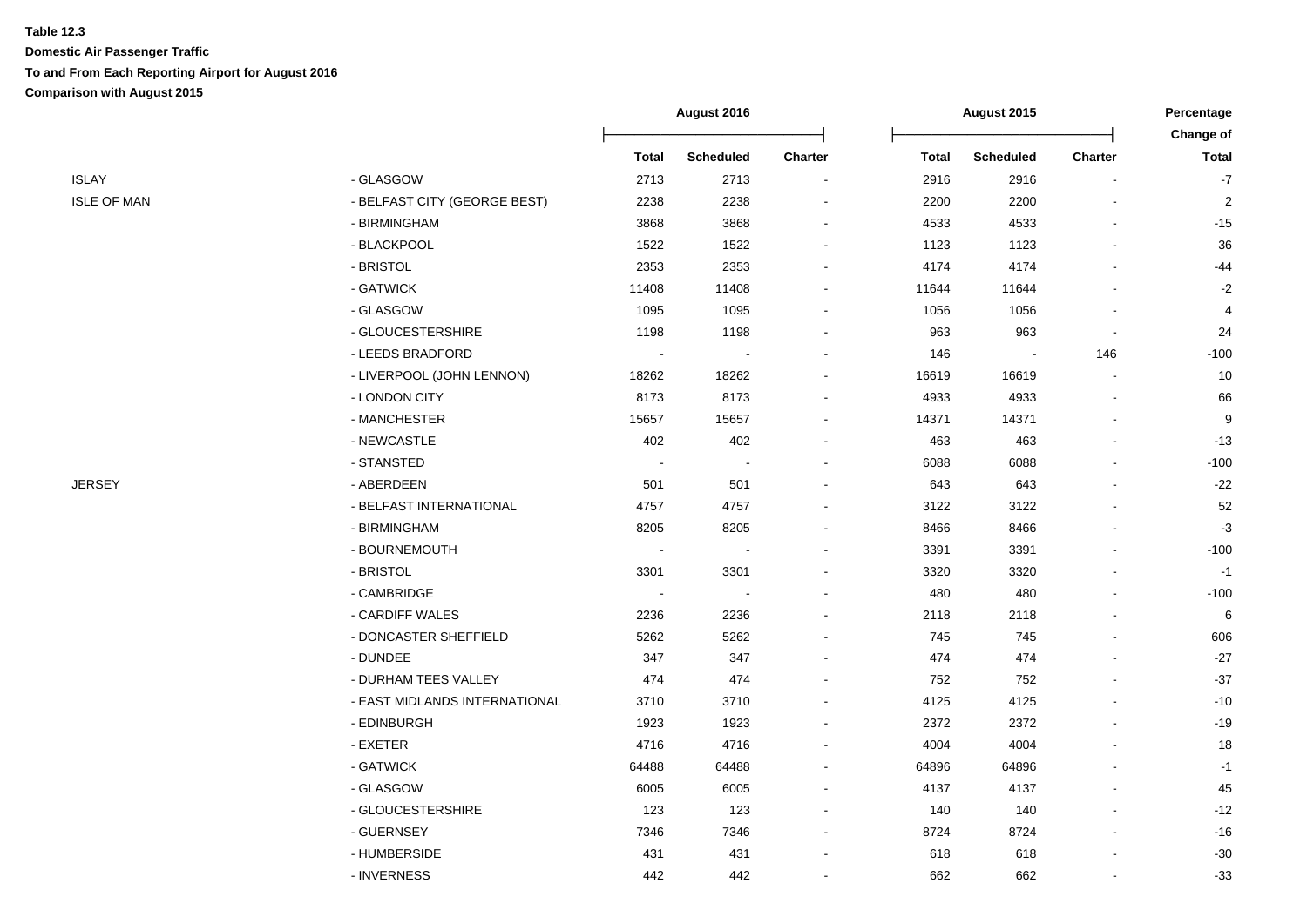|                           |                              | August 2016    |                  |                | August 2015              | Percentage       |                          |                   |
|---------------------------|------------------------------|----------------|------------------|----------------|--------------------------|------------------|--------------------------|-------------------|
|                           |                              |                |                  |                |                          |                  |                          | Change of         |
|                           |                              | <b>Total</b>   | <b>Scheduled</b> | Charter        | <b>Total</b>             | <b>Scheduled</b> | <b>Charter</b>           | <b>Total</b>      |
| <b>JERSEY</b>             | - LEEDS BRADFORD             | 3377           | 3377             | $\blacksquare$ | 8798                     | 8798             | $\overline{\phantom{a}}$ | $-62$             |
|                           | - LIVERPOOL (JOHN LENNON)    | 13336          | 13336            |                | 13678                    | 13678            |                          | $-3$              |
|                           | - LONDON CITY                | 2944           | 2944             |                | 3265                     | 3265             |                          | $-10$             |
|                           | - LUTON                      | 5832           | 5832             |                | $\blacksquare$           | . —              |                          |                   |
|                           | - MANCHESTER                 | 5985           | 5985             |                | 7825                     | 7825             |                          | $-24$             |
|                           | - NEWCASTLE                  | 4876           | 4876             |                | 3330                     | 3330             |                          | 46                |
|                           | - NORWICH                    | 889            | 889              |                | 724                      | 724              |                          | 23                |
|                           | - SOUTHAMPTON                | 15544          | 15544            |                | 11519                    | 11519            |                          | 35                |
|                           | - SOUTHEND                   | 4731           | 4731             | $\blacksquare$ | 4755                     | 4755             |                          | $-1$              |
| <b>KIRKWALL</b>           | - ABERDEEN                   | 4486           | 4486             | $\blacksquare$ | 4570                     | 4570             |                          | $-2$              |
|                           | - EDAY                       | 42             | 42               | $\overline{a}$ | 46                       | 46               | $\sim$                   | $\textnormal{-}9$ |
|                           | - EDINBURGH                  | 4680           | 4680             | $\overline{a}$ | 4437                     | 4437             |                          | $\,$ 5 $\,$       |
|                           | - GLASGOW                    | 1665           | 1665             | $\overline{a}$ | 1542                     | 1542             |                          | 8                 |
|                           | - INVERNESS                  | 919            | 919              |                | 815                      | 815              |                          | 13                |
|                           | - NORTH RONALDSAY            | 662            | 662              |                | 642                      | 642              |                          | $\mathbf{3}$      |
|                           | - PAPA WESTRAY               | 430            | 430              |                | 473                      | 473              |                          | $-9$              |
|                           | - SANDAY                     | 187            | 187              |                | 212                      | 212              |                          | $-12$             |
|                           | - STRONSAY                   | 202            | 202              |                | 227                      | 227              | $\overline{a}$           | $-11$             |
|                           | - SUMBURGH                   | 981            | 981              |                | 869                      | 869              | $\blacksquare$           | 13                |
|                           | - WESTRAY                    | 259            | 259              |                | 267                      | 267              |                          | $-3$              |
| LEEDS BRADFORD            | - ABERDEEN                   | 701            | 701              |                | 1270                     | 1270             |                          | $-45$             |
|                           | - BELFAST CITY (GEORGE BEST) | 16416          | 16416            |                | 14447                    | 14447            | $\blacksquare$           | 14                |
|                           | - GATWICK                    | $\blacksquare$ | $\blacksquare$   |                | 72                       | $\blacksquare$   | $72\,$                   | $-100$            |
|                           | - GLASGOW                    | 530            | 530              | $\blacksquare$ | 559                      | 559              | $\sim$                   | $-5$              |
|                           | - GUERNSEY                   | 1544           | 1544             |                | $\overline{\phantom{a}}$ | $\sim$           | $\sim$                   |                   |
|                           | - HEATHROW                   | 14393          | 14393            |                | 13189                    | 13189            | $\sim$                   | 9                 |
|                           | - HUMBERSIDE                 | 24             | 24               |                |                          |                  |                          |                   |
|                           | - ISLE OF MAN                |                |                  |                | 108                      | $\blacksquare$   | 108                      | $-100$            |
|                           | - JERSEY                     | 3355           | 3355             |                | 7826                     | 7826             | $\sim$                   | $-57$             |
|                           | - NEWCASTLE                  | 13             | 13               | $\blacksquare$ |                          | ÷,               | $\overline{\phantom{a}}$ | $\blacksquare$    |
|                           | - NORTHOLT                   | 9              | $\blacksquare$   | 9              | $\overline{\phantom{a}}$ | $\blacksquare$   | $\sim$                   | $\blacksquare$    |
|                           | - SOUTHAMPTON                | 2914           | 2914             |                | 4106                     | 4106             |                          | $-29$             |
| <b>LERWICK (TINGWALL)</b> | - FAIR ISLE                  | 371            | 371              | $\sim$         | 379                      | 379              | $\overline{\phantom{a}}$ | $-2$              |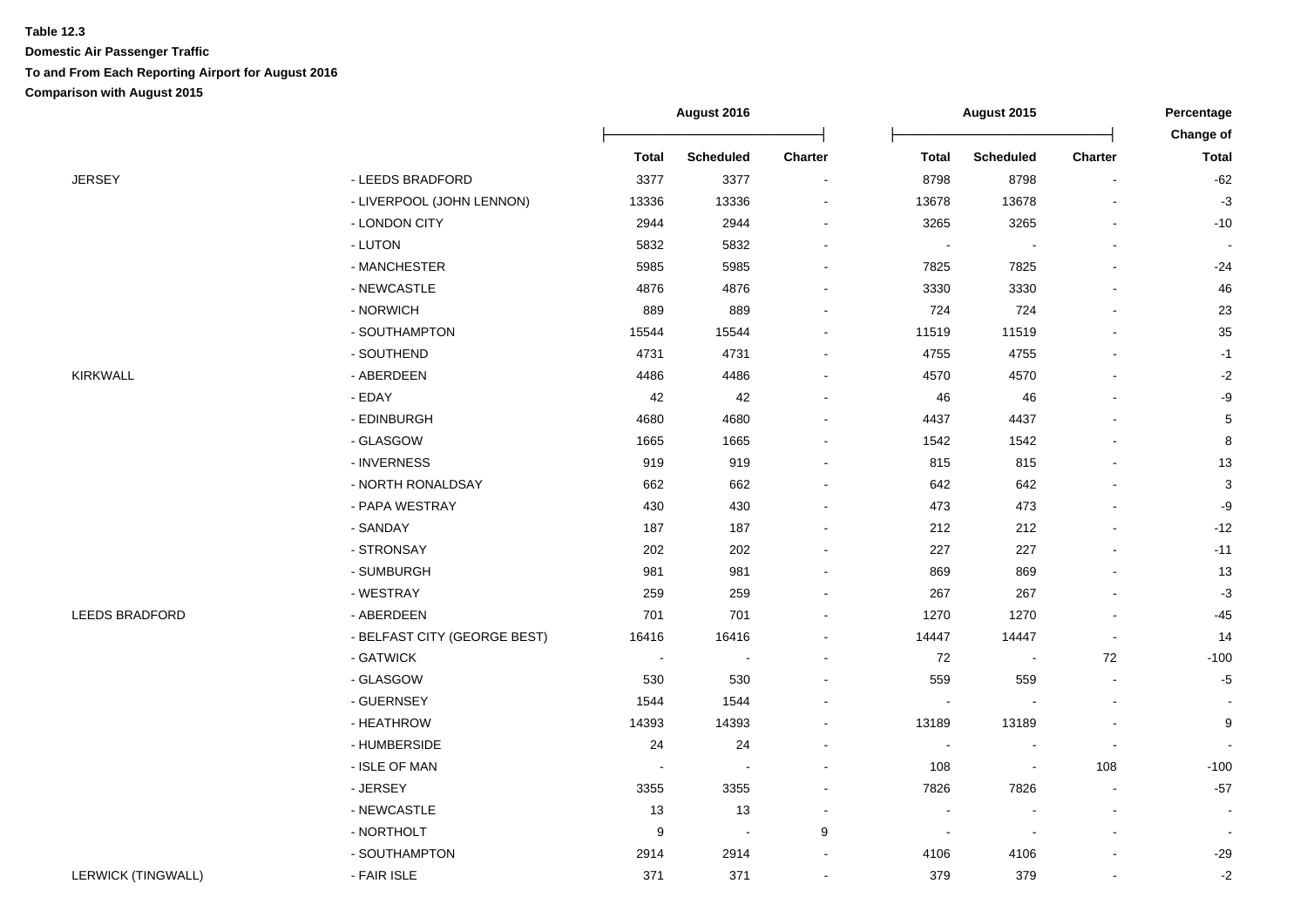|                         |                              | August 2016              |                  |                | August 2015              |                          |                          |                           |
|-------------------------|------------------------------|--------------------------|------------------|----------------|--------------------------|--------------------------|--------------------------|---------------------------|
|                         |                              | <b>Total</b>             | <b>Scheduled</b> | <b>Charter</b> | <b>Total</b>             | <b>Scheduled</b>         | Charter                  | Change of<br><b>Total</b> |
| LERWICK (TINGWALL)      | - FOULA                      | 122                      | 122              |                | 143                      | 143                      | $\blacksquare$           | $-15$                     |
|                         | - OUT SKERRIES               | $\sim$                   | $\sim$           |                | $\boldsymbol{2}$         | $\overline{c}$           | $\blacksquare$           | $-100$                    |
|                         | - PAPA STOUR                 | $\sim$                   |                  |                | $\overline{7}$           | $\overline{7}$           | $\blacksquare$           | $-100$                    |
| LIVERPOOL (JOHN LENNON) | - BELFAST CITY (GEORGE BEST) | 14504                    | 14504            |                | 10798                    | 10798                    |                          | 34                        |
|                         | - BELFAST INTERNATIONAL      | 39228                    | 39228            |                | 37697                    | 37697                    |                          | $\overline{4}$            |
|                         | - BOURNEMOUTH                | $\overline{\phantom{a}}$ |                  |                | 75                       | $\blacksquare$           | 75                       | $-100$                    |
|                         | - CITY OF DERRY (EGLINTON)   | 7368                     | 7368             |                | 7664                     | 7664                     | $\blacksquare$           | $-4$                      |
|                         | - EDINBURGH                  | 1718                     | 1718             |                | $\overline{\phantom{a}}$ |                          | $\blacksquare$           |                           |
|                         | - ISLE OF MAN                | 18070                    | 18070            | $\sim$         | 16359                    | 16359                    | $\blacksquare$           | 10                        |
|                         | - JERSEY                     | 13594                    | 13594            | $\sim$         | 13648                    | 13648                    |                          |                           |
|                         | - LONDON CITY                | 37                       | $\sim$           | 37             | $\blacksquare$           | $\sim$                   | $\blacksquare$           |                           |
|                         | - LUTON                      | 92                       | $\sim$           | 92             | 200                      | $\blacksquare$           | 200                      | -54                       |
|                         | - NEWQUAY                    | 481                      | 481              |                | 2590                     | 2590                     | $\blacksquare$           | $-81$                     |
|                         | - OXFORD (KIDLINGTON)        | $\sim$                   | $\sim$           | $\sim$         | 72                       | $\sim$                   | 72                       | $-100$                    |
|                         | - SOUTHAMPTON                | $\sim$                   | $\blacksquare$   |                | 78                       | $\sim$                   | 78                       | $-100$                    |
|                         | - STANSTED                   | 118                      | $\sim$           | 118            | 101                      | $\blacksquare$           | 101                      | 17                        |
| <b>MANCHESTER</b>       | - ABERDEEN                   | 16858                    | 16858            |                | 16402                    | 16205                    | 197                      | 3                         |
|                         | - BELFAST CITY (GEORGE BEST) | 24768                    | 24768            | $\sim$         | 26261                    | 26261                    |                          | $-6$                      |
|                         | - BELFAST INTERNATIONAL      | 21272                    | 21272            | $\sim$         | 18340                    | 18340                    |                          | 16                        |
|                         | - BOURNEMOUTH                | 132                      | $\blacksquare$   | 132            | 4059                     | 4059                     | $\overline{\phantom{a}}$ | $-97$                     |
|                         | - CARDIFF WALES              | 86                       | $\blacksquare$   | 86             | 166                      | $\blacksquare$           | 166                      | -48                       |
|                         | - DURHAM TEES VALLEY         | 87                       | $\sim$           | 87             | $\overline{\phantom{a}}$ | $\blacksquare$           | $\blacksquare$           | $\mathbf{u}$              |
|                         | - EDINBURGH                  | 8704                     | 8704             |                | 9850                     | 9850                     | $\overline{a}$           | $-12$                     |
|                         | - EXETER                     | 10195                    | 10195            | $\sim$         | 11240                    | 11240                    | $\blacksquare$           | $-9$                      |
|                         | - FARNBOROUGH                | $\blacksquare$           | ۰                |                | 40                       | $\overline{\phantom{a}}$ | 40                       | $-100$                    |
|                         | - GATWICK                    | $\sim$                   | $\sim$           |                | 40                       | $\sim$                   | 40                       | $-100$                    |
|                         | - GLASGOW                    | 3085                     | 3085             |                | 3565                     | 3565                     | $\blacksquare$           | $-13$                     |
|                         | - GUERNSEY                   | 7589                     | 7589             |                | 8547                     | 8547                     | $\sim$                   | $-11$                     |
|                         | - HEATHROW                   | 57957                    | 57957            |                | 61642                    | 61642                    |                          | -6                        |
|                         | - INVERNESS                  | 6216                     | 6216             |                | 6999                     | 6999                     |                          | $-11$                     |
|                         | - ISLE OF MAN                | 15541                    | 15541            | $\sim$         | 14227                    | 14227                    | $\overline{a}$           | 9                         |
|                         | - JERSEY                     | 5947                     | 5947             |                | 7823                     | 7823                     | $\blacksquare$           | $-24$                     |
|                         | - LUTON                      | 45                       | $\sim$           | 45             | 75                       | $\blacksquare$           | 75                       | -40                       |
|                         |                              |                          |                  |                |                          |                          |                          |                           |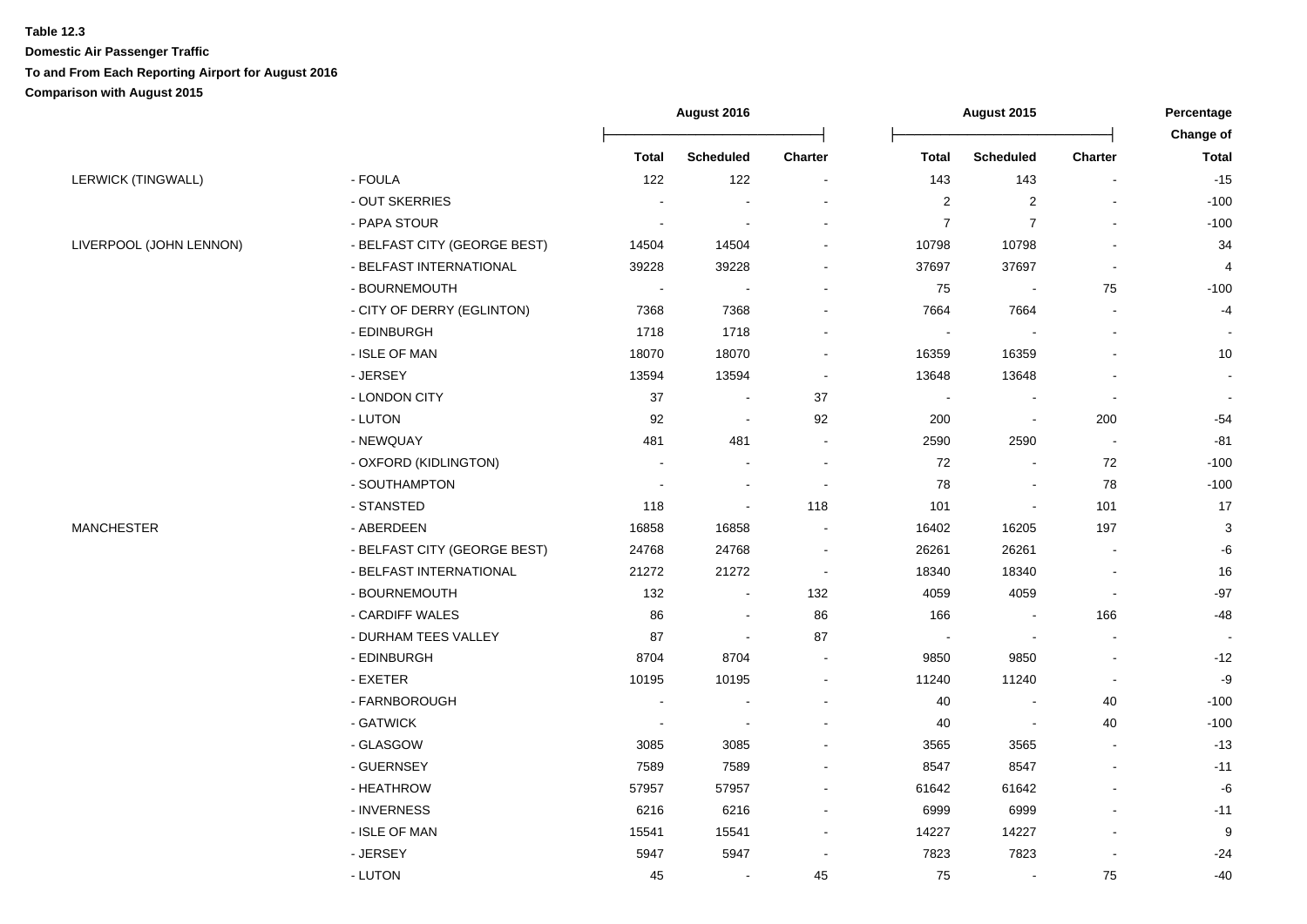|                   |                               | <b>August 2016</b> |                          |                          | <b>August 2015</b>       | Percentage<br>Change of  |                          |                          |
|-------------------|-------------------------------|--------------------|--------------------------|--------------------------|--------------------------|--------------------------|--------------------------|--------------------------|
|                   |                               | <b>Total</b>       | <b>Scheduled</b>         | <b>Charter</b>           | <b>Total</b>             | <b>Scheduled</b>         | <b>Charter</b>           | <b>Total</b>             |
| <b>MANCHESTER</b> | - NEWCASTLE                   | 60                 | $\bullet$                | 60                       | 74                       | $\sim$                   | 74                       | $-19$                    |
|                   | - NEWQUAY                     | 7284               | 7284                     | $\overline{\phantom{a}}$ | 5769                     | 5769                     | $\blacksquare$           | 26                       |
|                   | - NORWICH                     | 1903               | 1822                     | 81                       | 1891                     | 1817                     | 74                       | $\overline{1}$           |
|                   | - SOUTHAMPTON                 | 18057              | 17997                    | 60                       | 11522                    | 11522                    | $\sim$                   | 57                       |
|                   | - STANSTED                    | $\sim$             | $\blacksquare$           |                          | 77                       | $\overline{\phantom{a}}$ | 77                       | $-100$                   |
| NEWCASTLE         | - ABERDEEN                    | 1358               | 1358                     | $\blacksquare$           | 2102                     | 2102                     | $\blacksquare$           | $-35$                    |
|                   | - BELFAST CITY (GEORGE BEST)  | $\sim$             |                          | $\blacksquare$           | 2919                     | 2919                     | $\blacksquare$           | $-100$                   |
|                   | - BELFAST INTERNATIONAL       | 23493              | 23493                    | $\overline{\phantom{a}}$ | 18851                    | 18851                    | $\overline{\phantom{a}}$ | 25                       |
|                   | - BIRMINGHAM                  | $\sim$             |                          | $\blacksquare$           | 419                      | 349                      | 70                       | $-100$                   |
|                   | - BRISTOL                     | 13926              | 13844                    | 82                       | 14878                    | 14878                    | $\blacksquare$           | $-6$                     |
|                   | - CARDIFF WALES               | 744                | 744                      | $\blacksquare$           | 938                      | 766                      | 172                      | $-21$                    |
|                   | - DURHAM TEES VALLEY          | $\blacksquare$     | $\blacksquare$           | $\overline{\phantom{a}}$ | 16                       | $\blacksquare$           | 16                       | $-100$                   |
|                   | - EAST MIDLANDS INTERNATIONAL | $\sim$             | $\sim$                   | $\overline{\phantom{a}}$ | 90                       | $\sim$                   | $90\,$                   | $-100$                   |
|                   | - EDINBURGH                   | 144                | $\blacksquare$           | 144                      | $\blacksquare$           | $\blacksquare$           |                          | $\overline{\phantom{a}}$ |
|                   | - EXETER                      | 4275               | 4275                     |                          | 3568                     | 3568                     |                          | 20                       |
|                   | - GATWICK                     | 73                 | $\blacksquare$           | 73                       | $\overline{\phantom{a}}$ |                          |                          |                          |
|                   | - HEATHROW                    | 42315              | 42270                    | 45                       | 43514                    | 43514                    |                          | $-3$                     |
|                   | - ISLE OF MAN                 | 400                | 400                      | $\sim$                   | 465                      | 465                      |                          | $-14$                    |
|                   | - JERSEY                      | 4918               | 4918                     | $\overline{\phantom{a}}$ | 3338                     | 3338                     |                          | 47                       |
|                   | - LUTON                       | 40                 | $\blacksquare$           | $40\,$                   | 95                       | $\blacksquare$           | 95                       | $-58$                    |
|                   | - MANCHESTER                  | 68                 | $\overline{\phantom{a}}$ | 68                       | 83                       | $\blacksquare$           | 83                       | $-18$                    |
|                   | - NEWQUAY                     | 521                | 521                      | $\ddot{\phantom{0}}$     | 707                      | 707                      | $\blacksquare$           | $-26$                    |
|                   | - NORWICH                     | $\blacksquare$     | $\sim$                   | $\overline{\phantom{a}}$ | 73                       | $\blacksquare$           | $73\,$                   | $-100$                   |
|                   | - SOUTHAMPTON                 | 10003              | 9913                     | 90                       | 9819                     | 9728                     | 91                       | $\overline{c}$           |
|                   | - STANSTED                    | $\sim$             | $\overline{\phantom{a}}$ | $\overline{a}$           | 4569                     | 4549                     | 20                       | $-100$                   |
| NEWQUAY           | - ABERDEEN                    | 441                | 441                      | $\overline{\phantom{a}}$ |                          | $\blacksquare$           |                          |                          |
|                   | - BELFAST CITY (GEORGE BEST)  | 482                | 482                      | $\blacksquare$           | 459                      | 459                      |                          | 5                        |
|                   | - BIRMINGHAM                  | 3667               | 3667                     |                          | 3947                     | 3947                     |                          | $-7$                     |
|                   | - DONCASTER SHEFFIELD         | 2404               | 2404                     | $\blacksquare$           | $\overline{\phantom{a}}$ | $\overline{\phantom{a}}$ |                          |                          |
|                   | - EDINBURGH                   | 636                | 636                      | $\blacksquare$           | 695                      | 695                      |                          | -8                       |
|                   | - EXETER                      | 108                | 108                      | $\overline{a}$           | $\blacksquare$           | $\overline{\phantom{a}}$ |                          |                          |
|                   | - GATWICK                     | 14288              | 14288                    |                          | 10282                    | 10282                    |                          | 39                       |
|                   | - GLASGOW                     | 492                | 492                      | $\overline{a}$           | $\blacksquare$           | $\blacksquare$           |                          | $\blacksquare$           |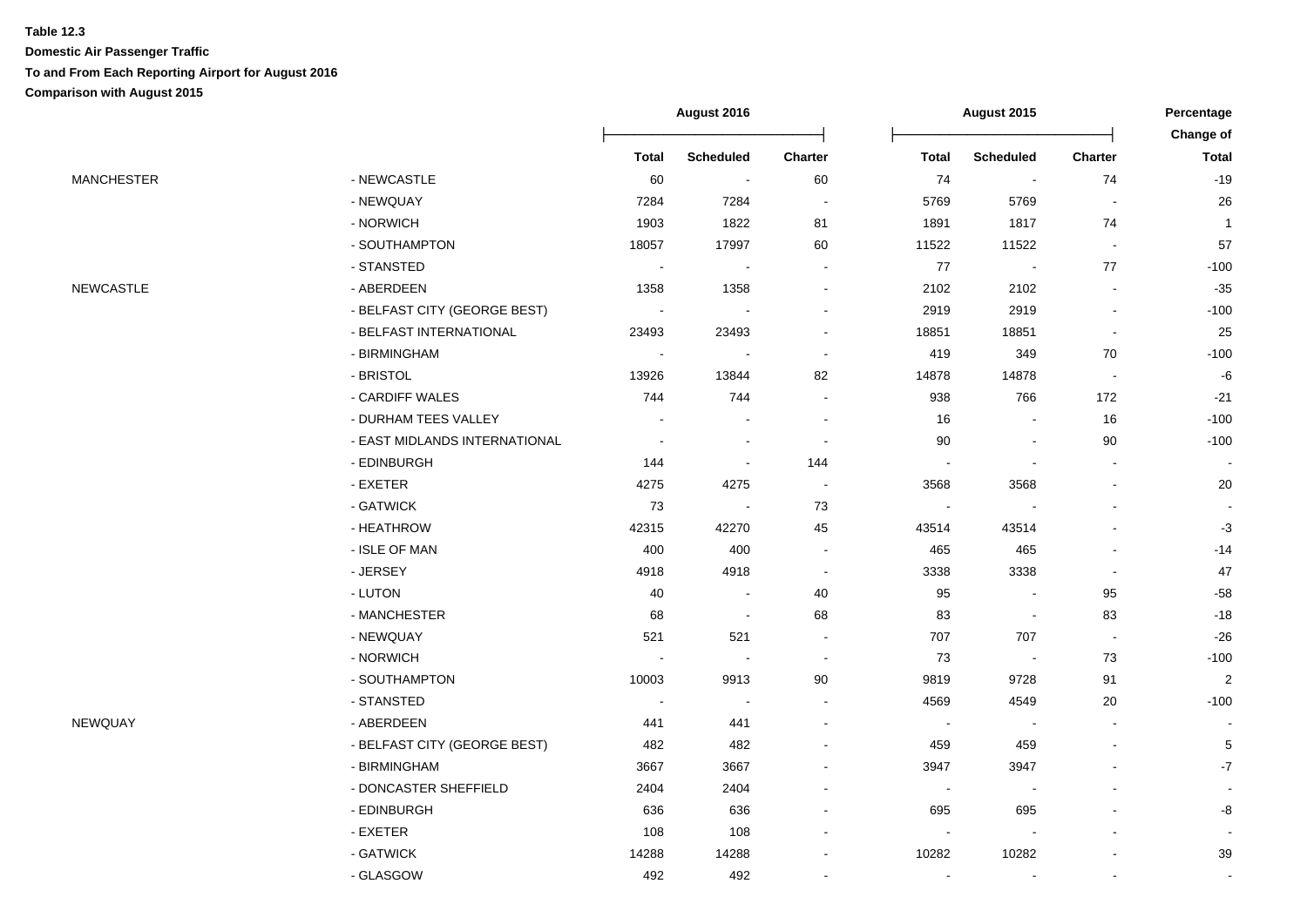|                  |                              |                          | August 2016      |         |                          | August 2015              |                          |                           |
|------------------|------------------------------|--------------------------|------------------|---------|--------------------------|--------------------------|--------------------------|---------------------------|
|                  |                              | <b>Total</b>             | <b>Scheduled</b> | Charter | <b>Total</b>             | <b>Scheduled</b>         | Charter                  | Change of<br><b>Total</b> |
| NEWQUAY          | - ISLES OF SCILLY (ST.MARYS) | 2842                     | 2842             |         | 2792                     | 2792                     | $\overline{\phantom{a}}$ | $\overline{2}$            |
|                  | - LIVERPOOL (JOHN LENNON)    | 508                      | 508              |         | 2590                     | 2590                     |                          | -80                       |
|                  | - MANCHESTER                 | 7290                     | 7290             |         | 5785                     | 5785                     |                          | 26                        |
|                  | - NEWCASTLE                  | 531                      | 531              |         | 707                      | 707                      |                          | $-25$                     |
|                  | - STANSTED                   | 3712                     | 3712             |         | 3465                     | 3465                     |                          | $\overline{7}$            |
| <b>NORWICH</b>   | - ABERDEEN                   | 3872                     | 3872             |         | 4218                     | 4218                     |                          | -8                        |
|                  | - BRISTOL                    | 21                       | 21               |         | $\overline{\phantom{a}}$ |                          |                          |                           |
|                  | - EDINBURGH                  | 2504                     | 2504             |         | 2978                     | 2978                     | $\overline{a}$           | $-16$                     |
|                  | - EXETER                     | 3295                     | 3295             |         | 54                       | $\overline{\phantom{a}}$ | 54                       | 6002                      |
|                  | - GUERNSEY                   | 226                      | 226              |         | 144                      | 144                      |                          | 57                        |
|                  | - HUMBERSIDE                 | $\overline{7}$           | $\overline{7}$   |         | $\overline{\phantom{a}}$ | $\overline{\phantom{a}}$ |                          |                           |
|                  | - JERSEY                     | 938                      | 938              |         | 723                      | 723                      | $\blacksquare$           | $30\,$                    |
|                  | - MANCHESTER                 | 1844                     | 1844             |         | 1855                     | 1821                     | 34                       | $-1$                      |
|                  | - NEWCASTLE                  | $\overline{7}$           | $\overline{7}$   |         | 37                       |                          | 37                       | $-81$                     |
|                  | - SOUTHAMPTON                |                          |                  |         | 38                       |                          | 38                       | $-100$                    |
| SCATSTA          | - ABERDEEN                   |                          |                  |         | 11166                    | $\blacksquare$           | 11166                    | $-100$                    |
| SOUTHAMPTON      | - ABERDEEN                   | 1824                     | 1824             |         | 867                      | 867                      |                          | 110                       |
|                  | - ALDERNEY                   | 3771                     | 3771             |         | 3783                     | 3783                     |                          |                           |
|                  | - BELFAST CITY (GEORGE BEST) | 12495                    | 12495            |         | 11620                    | 11620                    |                          | 8                         |
|                  | - BOURNEMOUTH                | 119                      | 119              |         | $\blacksquare$           |                          |                          |                           |
|                  | - EDINBURGH                  | 19393                    | 19393            |         | 18311                    | 18311                    |                          | 6                         |
|                  | - GLASGOW                    | 16790                    | 16790            |         | 14067                    | 14067                    | $\blacksquare$           | 19                        |
|                  | - GUERNSEY                   | 13486                    | 13486            |         | 13481                    | 13454                    | 27                       |                           |
|                  | - JERSEY                     | 15638                    | 15638            |         | 15593                    | 15593                    | $\blacksquare$           |                           |
|                  | - LEEDS BRADFORD             | 1036                     | 1036             |         | 6585                     | 6585                     | $\blacksquare$           | -84                       |
|                  | - LIVERPOOL (JOHN LENNON)    | $\overline{\phantom{a}}$ |                  |         | 80                       | $\blacksquare$           | 80                       | $-100$                    |
|                  | - MANCHESTER                 | 18310                    | 18266            | 44      | 11666                    | 11666                    |                          | 57                        |
|                  | - NEWCASTLE                  | 10006                    | 10006            |         | 9897                     | 9820                     | 77                       | $\overline{1}$            |
|                  | - NORWICH                    | 52                       | 52               |         | 65                       | $\overline{\phantom{a}}$ | 65                       | $-20$                     |
| <b>STORNOWAY</b> | - ABERDEEN                   | 485                      | 485              |         | 481                      | 481                      |                          | $\overline{1}$            |
|                  | - BENBECULA                  | 458                      | 458              |         | 472                      | 472                      | $\blacksquare$           | $-3$                      |
|                  | - EDINBURGH                  | 1676                     | 1676             |         | 1612                     | 1612                     |                          | 4                         |
|                  | - GLASGOW                    | 6462                     | 6462             |         | 5539                     | 5539                     |                          | 17                        |
|                  |                              |                          |                  |         |                          |                          |                          |                           |